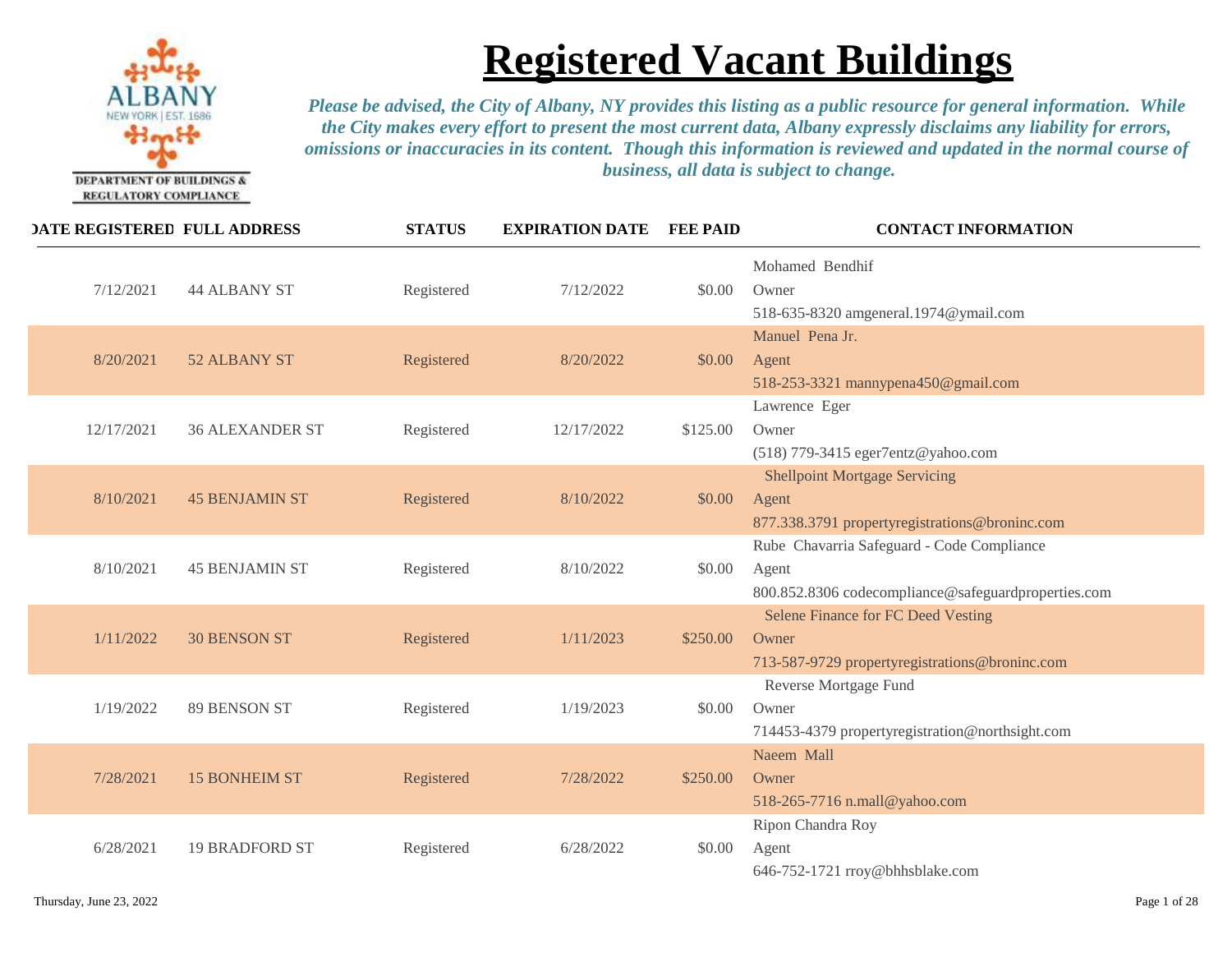

| <b>DATE REGISTERED FULL ADDRESS</b> |                       | <b>STATUS</b> | <b>EXPIRATION DATE FEE PAID</b> |            | <b>CONTACT INFORMATION</b>                                                   |
|-------------------------------------|-----------------------|---------------|---------------------------------|------------|------------------------------------------------------------------------------|
| 2/14/2022                           | <b>36 BRADFORD ST</b> | Registered    | 2/14/2023                       | \$250.00   | Natasha Bent<br>Agent<br>518-466-5677 ote365247@gmail.com                    |
| 3/28/2022                           | 56 BRADFORD ST        | Registered    | 3/28/2023                       | \$250.00   | Thomas Sabin<br>Agent<br>vpr@sls.net                                         |
| 5/11/2022                           | 144 BROAD ST          | Registered    | 5/11/2023                       | \$0.00     | Eric Opuana<br>Agent<br>518.269.2369                                         |
| 4/18/2022                           | 358 BROADWAY          | Registered    | 4/18/2023                       | \$0.00     | Matthew Blackmon<br>Agent<br>518-300-8765 info@overwatch.biz                 |
| 12/30/2021                          | 960 BROADWAY          | Registered    | 12/30/2022                      | \$1,750.00 | 960 BROADWAY, LLC<br>Owner                                                   |
| 12/30/2021                          | 991 BROADWAY          | Registered    | 12/30/2022                      | \$5,950.00 | NIPPER APARTMENTS, LLC,<br>Owner                                             |
| 7/8/2021                            | 1150 BROADWAY         | Registered    | 7/8/2022                        | \$250.00   | LCHAIM EDUCATION FUND(LEF) INC,<br>Agent<br>518-253-7114 zoglchaim@gmail.com |
| 2/23/2022                           | <b>14 BUCHANAN ST</b> | Registered    | 2/23/2023                       | \$250.00   | Guardian<br>Agent<br>888-872-9094 barnesnotary@gmail.com                     |
| 8/16/2021                           | <b>11 CARROLL TER</b> | Registered    | 8/16/2022                       | \$500.00   | <b>Xome Field Services</b><br>Agent<br>800-468-1743 xfsvpr@xome.com          |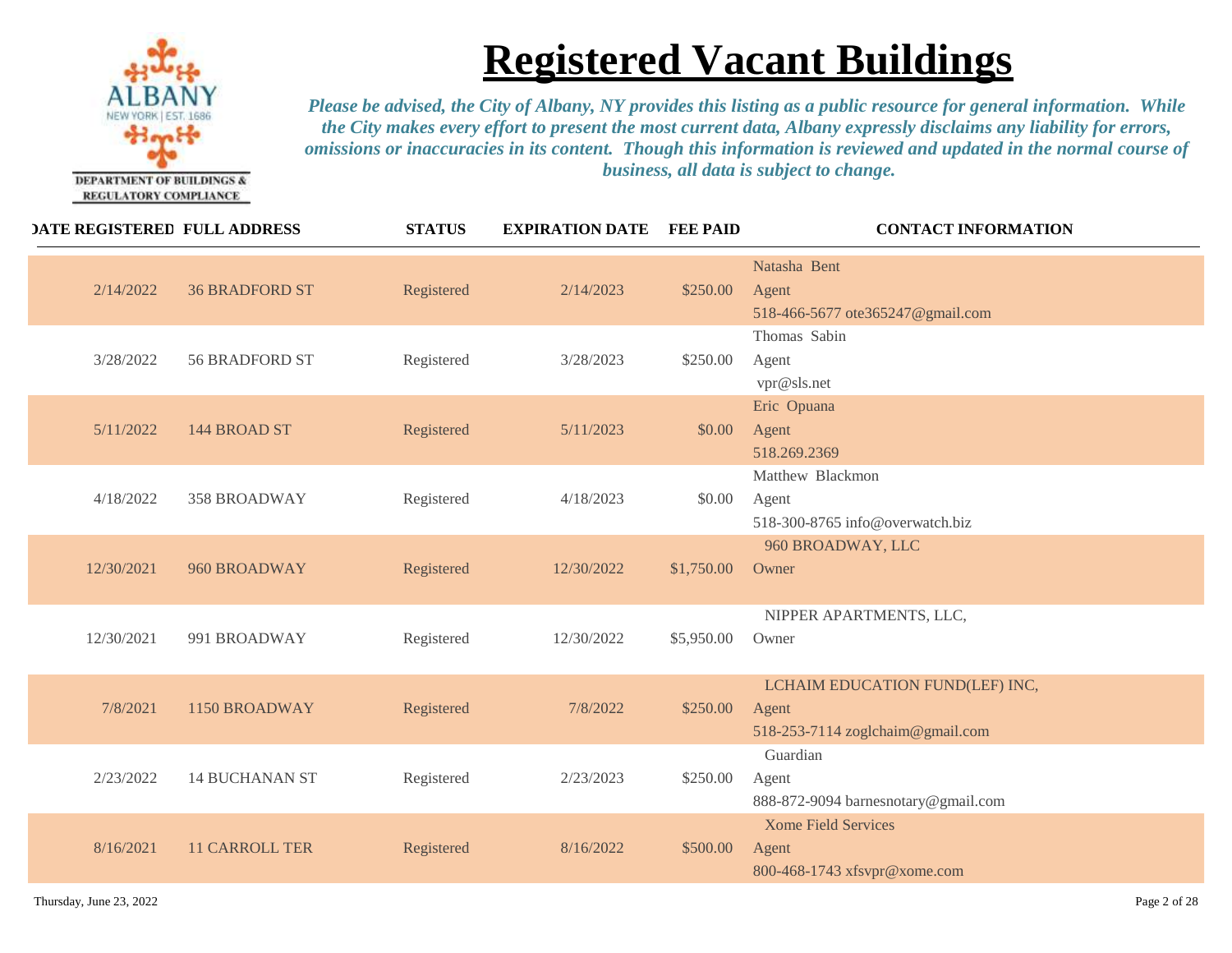

| <b>DATE REGISTERED FULL ADDRESS</b> |                         | <b>STATUS</b> | <b>EXPIRATION DATE</b> | <b>FEE PAID</b> | <b>CONTACT INFORMATION</b>                                                                                             |
|-------------------------------------|-------------------------|---------------|------------------------|-----------------|------------------------------------------------------------------------------------------------------------------------|
| 9/22/2021                           | 11 Carroll Terrace      | Registered    | 9/22/2022              | \$500.00        | Solid Foundation Properties LLC<br>Agent                                                                               |
| 8/2/2021                            | <b>101 CATHERINE ST</b> | Registered    | 8/2/2022               | \$250.00        | Deneysee Valles<br>Agent<br>347-993-0657                                                                               |
| 3/21/2022                           | 201 CATHERINE ST        | Registered    | 3/21/2023              | \$250.00        | Nacer Hechehouche<br>Agent<br>amine.hechehouche@gmail.com                                                              |
| 1/11/2022                           | <b>201 CATHERINE ST</b> | Registered    | 1/11/2023              | \$250.00        | <b>Shellpoint Mortgage Servicing</b><br>Owner<br>877.338.3791 propertyregistrations@broninc.com                        |
| 3/9/2022                            | <b>280 CATHERINE ST</b> | Registered    | 3/9/2023               | \$500.00        | Steve Meyer American Maintenance Solutions (Safeguard)<br>Agent<br>518-274-7965 codecompliance@safeguardproperties.com |
| 10/12/2021                          | <b>432 CENTRAL AVE</b>  | Registered    | 10/12/2022             | \$250.00        | Waseem Mehmood<br>Agent                                                                                                |
| 12/15/2021                          | 507 CENTRAL AVE         | Registered    | 12/15/2022             | \$250.00        | Rebecca Johnson Guardian Asset Management<br>Agent                                                                     |
| 8/17/2021                           | 233 CENTRAL AVE -       | Registered    | 8/17/2022              | \$0.00          | MELISSA JAMISON ALBANY CENTRAL AVENUE HEIGHTS A<br>Agent<br>518.588.3123 mmartino@heightsre.com                        |
| 8/5/2021                            | 78 CLINTON AVE          | Registered    | 8/5/2022               | \$250.00        | Clinton Avenue Apts II Housing<br>Owner                                                                                |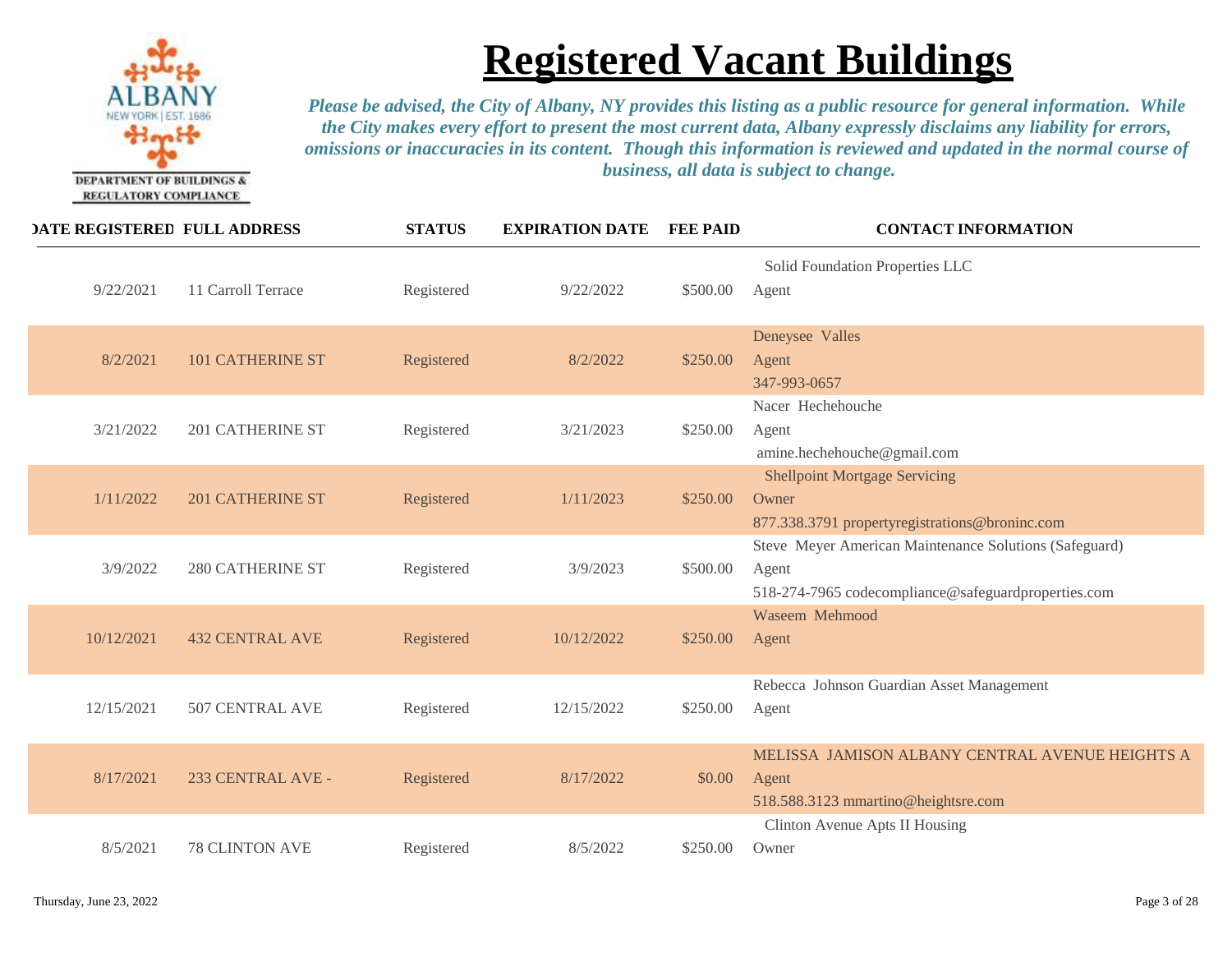

| <b>DATE REGISTERED FULL ADDRESS</b>  | <b>STATUS</b> | <b>EXPIRATION DATE</b> | <b>FEE PAID</b> | <b>CONTACT INFORMATION</b>                                                                       |
|--------------------------------------|---------------|------------------------|-----------------|--------------------------------------------------------------------------------------------------|
| 10/4/2021<br><b>213 CLINTON AVE</b>  | Registered    | 10/4/2022              | \$0.00          | Danny Vanel<br>Owner<br>347-280-2531 dannyvanel@hotmail.com                                      |
| 8/10/2021<br><b>290 CLINTON AVE</b>  | Registered    | 8/10/2022              | \$0.00          | Albany Housing Coalition, Inc.<br>Owner                                                          |
| 8/10/2021<br><b>292 CLINTON AVE</b>  | Registered    | 8/10/2022              | \$0.00          | David Schachne<br>Agent<br>518-701-9103 d.schachne@ahcvets.org                                   |
| <b>300 CLINTON AVE</b><br>3/9/2022   | Registered    | 3/9/2023               | \$250.00        | Derek Jeter<br>Agent<br>718.415.3442 info@thejetergroup.org                                      |
| <b>332 CLINTON AVE</b><br>2/24/2022  | Registered    | 2/24/2023              | \$0.00          | Gojani Saimir Fortune Property Buyers LLC<br>Agent<br>917215-4818 info@fortunepropertybuyers.com |
| <b>394 CLINTON AVE</b><br>11/19/2021 | Registered    | 11/19/2022             | \$1,000.00      | <b>Spectrum Field Services</b><br>Agent<br>801-461-8200 vpr@sls.net                              |
| 9/10/2021<br><b>407 CLINTON AVE</b>  | Registered    | 9/10/2022              | \$0.00          | <b>Justin Novak EFN Properties</b><br>Agent                                                      |
| 9/17/2021<br><b>444 CLINTON AVE</b>  | Registered    | 9/17/2022              | \$250.00        | Safeguard Code Compliance<br>Agent                                                               |
| 8/5/2021<br>539 CLINTON AVE          | Registered    | 8/5/2022               | \$250.00        | 539 Clinton Ave LLC<br>Owner                                                                     |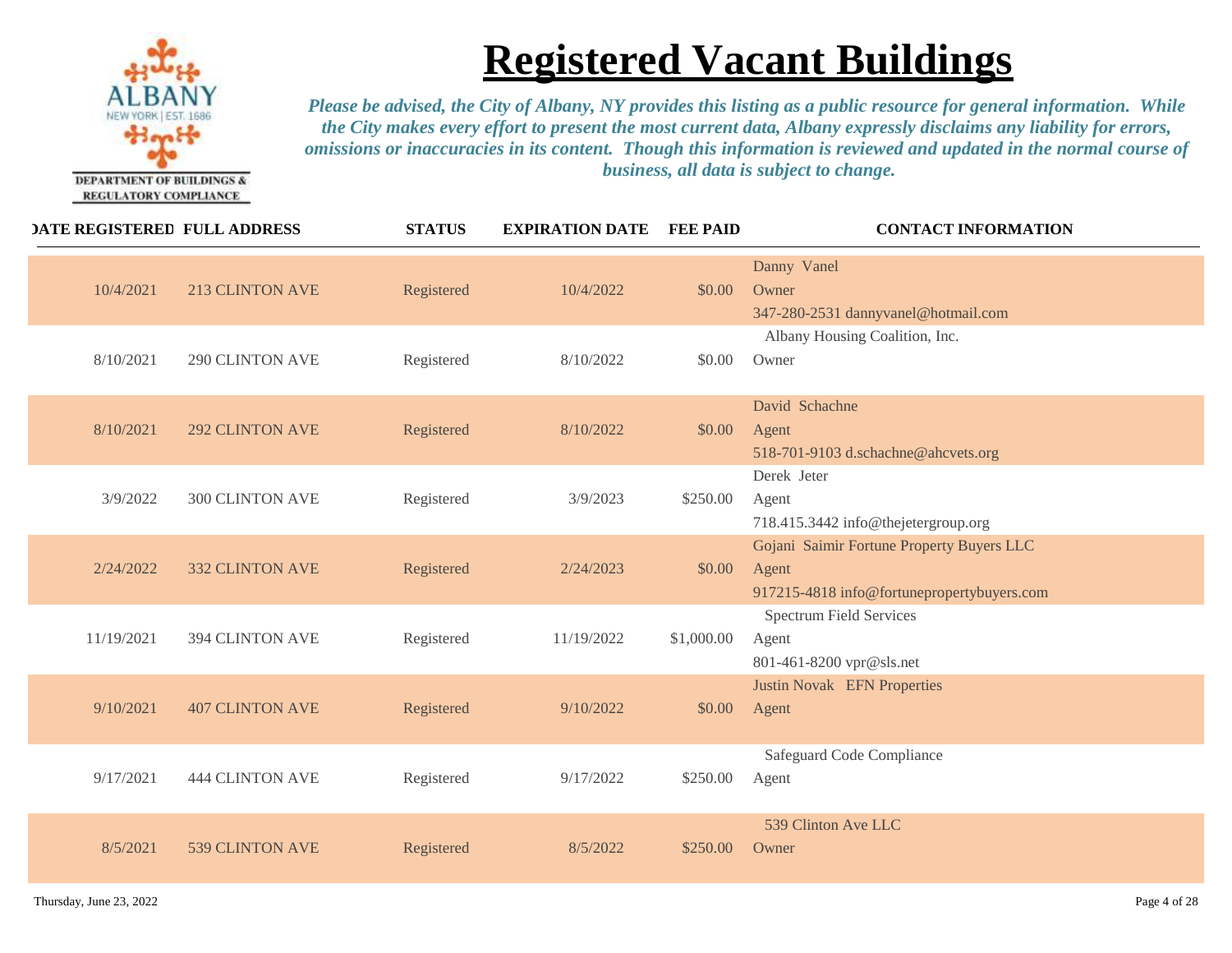

| <b>DATE REGISTERED FULL ADDRESS</b> |                        | <b>STATUS</b> | <b>EXPIRATION DATE</b> | <b>FEE PAID</b> | <b>CONTACT INFORMATION</b>                                                                              |
|-------------------------------------|------------------------|---------------|------------------------|-----------------|---------------------------------------------------------------------------------------------------------|
| 8/2/2021                            | <b>541 CLINTON AVE</b> | Registered    | 8/2/2022               | \$500.00        | DAN BUCCI DB MANAGEMENT<br>Agent<br>518-428-3321 bcc_dn@yahoo.com                                       |
| 7/14/2021                           | <b>546 CLINTON AVE</b> | Registered    | 7/14/2022              | \$250.00        | Tariq Koarti STS Interstate Corp<br>Owner<br>973-980-6605 koartit160@gmail.com                          |
| 12/7/2021                           | <b>622 CLINTON AVE</b> | Registered    | 12/7/2022              | \$0.00          | Bridget Gladwin BPG International Inc<br>Owner<br>845.893.3311 bpgladwin@verizon.net                    |
| 1/13/2022                           | <b>132 CLINTON ST</b>  | Registered    | 1/13/2023              | \$250.00        | Abden Ponce<br>Agent<br>518-396-8504 billybass1987@gmail.com                                            |
| 8/26/2021                           | 103 COLUMBIA ST        | Registered    | 8/26/2022              | \$0.00          | Andrew Martin Hometown Real Estate<br>Agent<br>518.573.3162 acmart1972@gmail.com                        |
| 5/31/2022                           | <b>1 COLVIN AVE</b>    | Registered    | 5/31/2023              | \$250.00        | QRESHI'S GROUP, INC,<br>Agent                                                                           |
| 5/19/2022                           | <b>5 CORLEAR ST</b>    | Registered    | 5/19/2023              | \$1,000.00      | U.S. BANK TRUST, N.A.,<br>Agent<br>360-731-9324 info.hudson@investorhoaservices.com                     |
| 9/15/2021                           | <b>21 CRESCENT DR</b>  | Registered    | 9/15/2022              | \$750.00        | <b>Five Brothers Default Management Solutions</b><br>Agent<br>586-834-8298 X 3769 aishas@fiveonline.com |
| 1/14/2022                           | 101 DANA AVE           | Registered    | 1/14/2023              | \$0.00          | Faria Grant<br>Owner                                                                                    |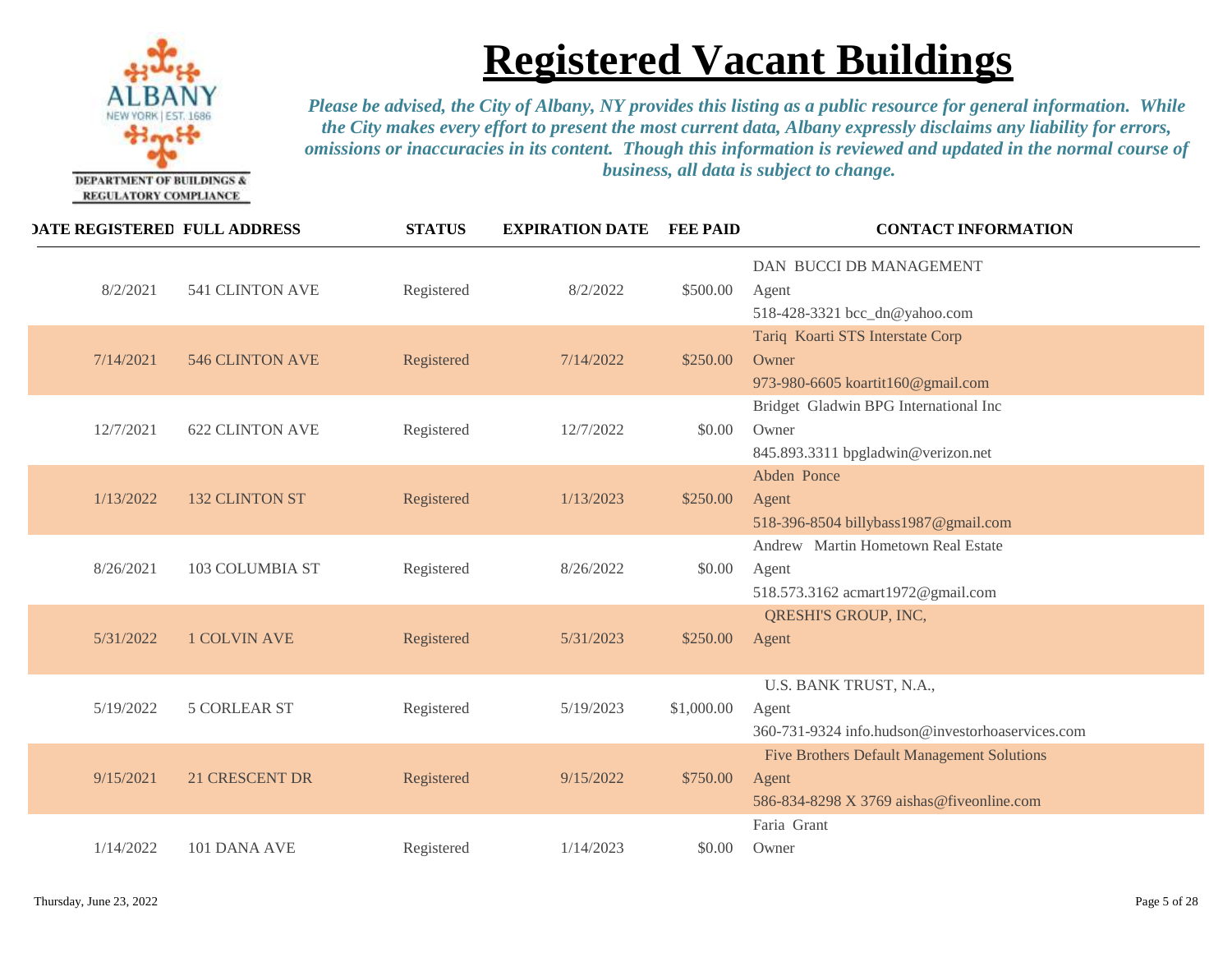

| <b>DATE REGISTERED FULL ADDRESS</b>   | <b>STATUS</b> | <b>EXPIRATION DATE</b> | <b>FEE PAID</b> | <b>CONTACT INFORMATION</b>                                                                                             |
|---------------------------------------|---------------|------------------------|-----------------|------------------------------------------------------------------------------------------------------------------------|
| 8/12/2021<br><b>28 DAYTONA AVE</b>    | Registered    | 8/12/2022              | \$250.00        | <b>First Allegiance</b><br>Agent<br>201-746-8715 john.concepcion@firstallegiance.com                                   |
| 8/18/2021<br><b>685D DELAWARE AVE</b> | Registered    | 8/18/2022              | \$0.00          | Andrew Boroca<br>Agent<br>646675-3065 ABOROCAN@GMAIL.COM                                                               |
| 10/4/2021<br><b>25 DELAWARE AVE</b>   | Registered    | 10/4/2022              | \$0.00          | 25 Delaware Ave, LLC c/o Conifer Realty<br>Owner                                                                       |
| 7/30/2021<br><b>295 DELAWARE AVE</b>  | Registered    | 7/30/2022              | \$250.00        | PHH Mortgage Corporation<br>Agent<br>888.820.6474 propertyregistration@ocwen.com                                       |
| 8/2/2021<br><b>295 DELAWARE AVE</b>   | Registered    | 8/2/2022               | \$250.00        | <b>DAN BUCCI DB MANAGEMENT</b><br>Agent<br>518-428-3321 bcc_dn@yahoo.com                                               |
| 11/2/2021<br>315 DELAWARE AVE         | Registered    | 11/2/2022              | \$1,000.00      | DAN BUCCI DB MANAGEMENT<br>Agent<br>518-428-3321 bcc_dn@yahoo.com                                                      |
| 11/2/2021<br><b>497 DELAWARE AVE</b>  | Registered    | 11/2/2022              | \$250.00        | Steve Meyer American Maintenance Solutions (Safeguard)<br>Agent<br>518-274-7965 codecompliance@safeguardproperties.com |
| 9/2/2021<br><b>17 DELAWARE ST</b>     | Registered    | 9/2/2022               | \$250.00        | Simon Paul<br>Agent<br>347-202-1796                                                                                    |
| 4/18/2022<br>2 E-COMM SQ              | Registered    | 4/18/2023              | \$0.00          | Matthew Blackmon<br>Agent<br>518-300-8765 info@overwatch.biz                                                           |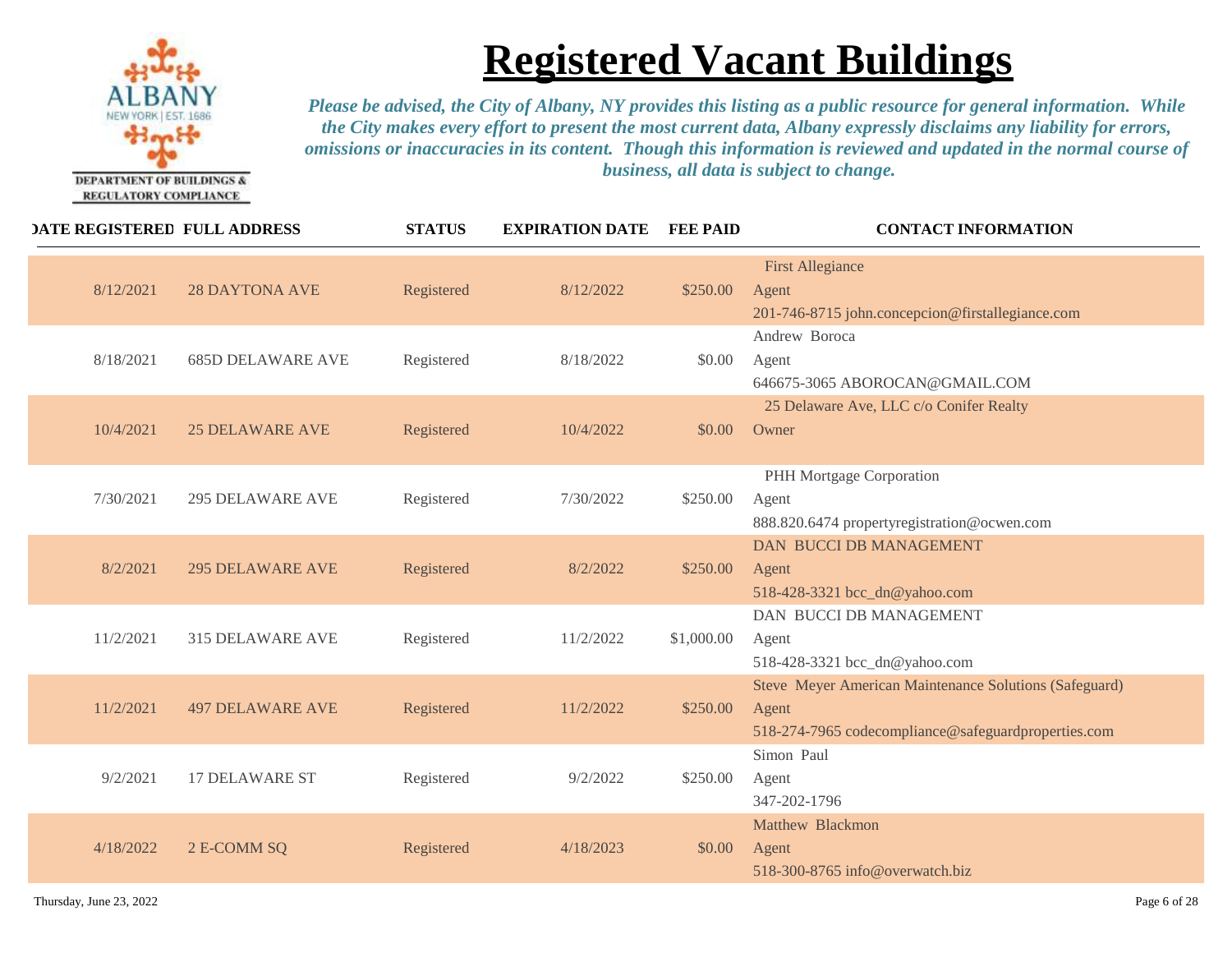

| <b>DATE REGISTERED FULL ADDRESS</b> |                     | <b>STATUS</b> | <b>EXPIRATION DATE</b> | <b>FEE PAID</b> | <b>CONTACT INFORMATION</b>                                                        |
|-------------------------------------|---------------------|---------------|------------------------|-----------------|-----------------------------------------------------------------------------------|
| 4/18/2022                           | 3 E-COMM SQ         | Registered    | 4/18/2023              | \$0.00          | Matthew Blackmon<br>Agent<br>518-300-8765 info@overwatch.biz                      |
| 4/18/2022                           | 4 E-Comm Square     | Registered    | 4/18/2023              | \$0.00          | Matthew Blackmon<br>Agent<br>518-300-8765 info@overwatch.biz                      |
| 5/5/2022                            | 50 EDGECOMB ST      | Registered    | 5/5/2023               | \$0.00          | Huldah Thompson<br>Agent<br>7573091541                                            |
| 10/5/2021                           | <b>36 EILEEN ST</b> | Registered    | 10/5/2022              | \$750.00        | Susan Lesko Owlsome Propert Mgt.<br>Agent                                         |
| 1/21/2022                           | <b>36 EILEEN ST</b> | Registered    | 1/23/2023              | \$0.00          | Reverse Mortgage Fund<br>Owner<br>714453-4379 propertyregistration@northsight.com |
| 3/29/2022                           | 50 EILEEN ST        | Registered    | 3/29/2023              | \$1,000.00      | Dan Bucci East Coast Property Services<br>Agent<br>518-428-3321 vpr@nfronline.com |
| 11/1/2021                           | 59 ELIZABETH ST     | Registered    | 11/1/2022              | \$0.00          | Peachie L. Jones<br>Owner<br>518-512-9578 peachiel@gmail.com                      |
| 8/3/2021                            | <b>177 ELK ST</b>   | Registered    | 8/3/2022               | \$0.00          | <b>OLENA MILITINSKA-LAKE</b><br>Owner<br>518-512-6528 olenalake@gmail.com         |
| 5/6/2022                            | <b>230 ELK ST</b>   | Registered    | 5/8/2023               | \$0.00          | MOHAMMED HOSSAIN<br>Agent<br>qrealty21@gmail.com                                  |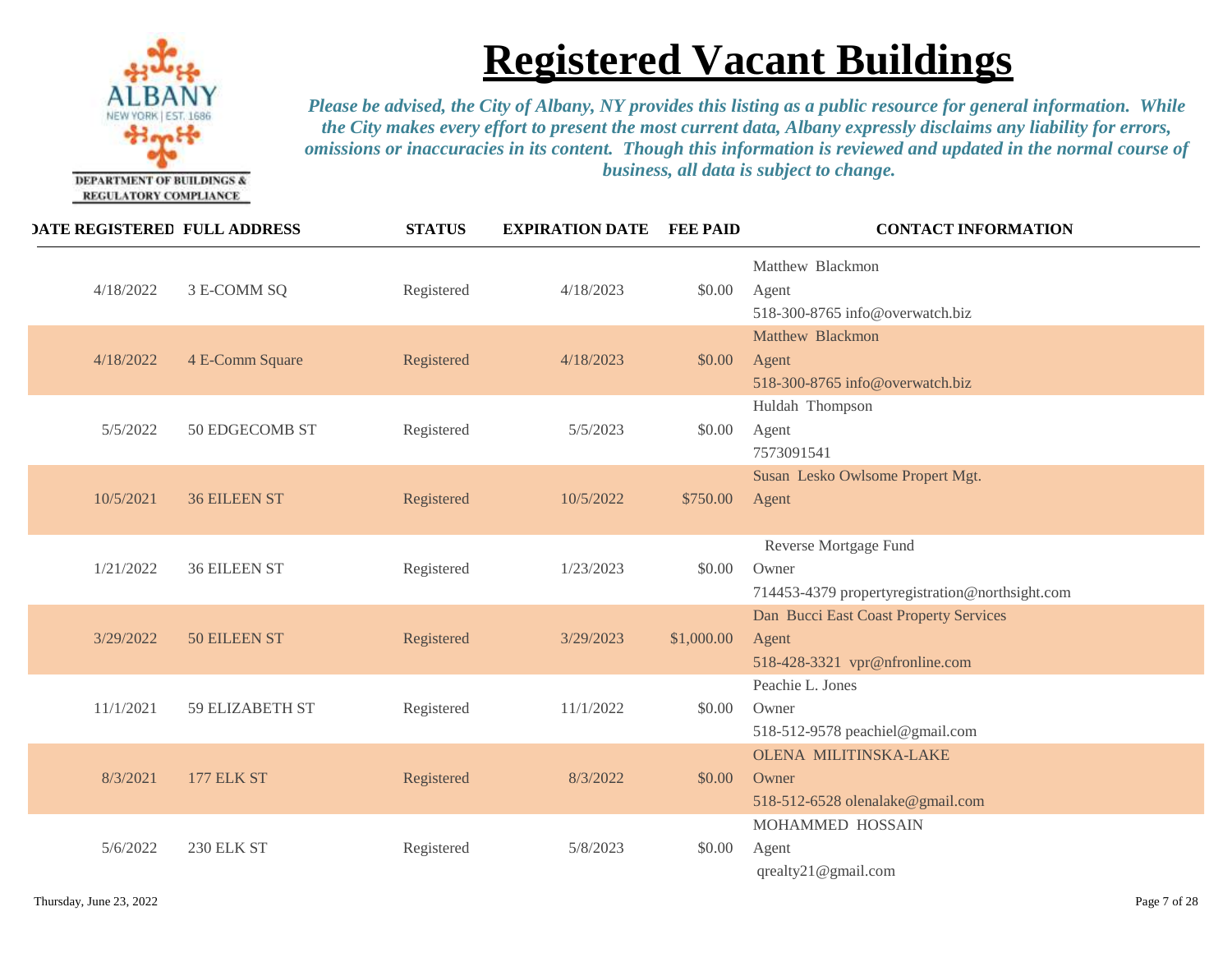

| <b>DATE REGISTERED FULL ADDRESS</b> |                    | <b>STATUS</b> | <b>EXPIRATION DATE</b> | <b>FEE PAID</b> | <b>CONTACT INFORMATION</b>                                                                                   |
|-------------------------------------|--------------------|---------------|------------------------|-----------------|--------------------------------------------------------------------------------------------------------------|
| 9/3/2021                            | <b>239 ELK ST</b>  | Registered    | 9/3/2022               | \$1,000.00      | Peter Hitchcock CPS of Albany Inc<br>Owner<br>518.365.2813 pjhpave@gmail.com                                 |
| 7/22/2021                           | <b>250 ELK ST</b>  | Registered    | 7/22/2022              | \$250.00        | Jackie Griffin RETHINK POSSIBLE INITIATIVE<br>Owner<br>jackie.griffin@rethinkpossibleinitiative.org          |
| 9/2/2021                            | <b>265 ELK ST</b>  | Registered    | 9/2/2022               | \$0.00          | Derrick Johnson<br>Agent<br>518-308-7597 derrickj047@gmail.com                                               |
| 9/22/2021                           | <b>291 ELK ST</b>  | Registered    | 9/22/2022              | \$250.00        | Wells Fargo Bank<br>Agent<br>codeviolation@wellsfargo.com                                                    |
| 5/12/2022                           | 425 ELK ST         | Registered    | 5/12/2023              | \$250.00        | Lyndon Thomas<br>Owner<br>jacqlyn1021@yahoo.com                                                              |
| 3/17/2022                           | 444 ELK ST         | Registered    | 3/17/2023              | \$250.00        | Lisa Crompton Petruzzelli Albany Community Land Trust<br>Owner<br>518-426-1296 x 418 lcrompton@albanyclt.com |
| 7/23/2021                           | 457 ELK ST         | Registered    | 7/23/2022              | \$250.00        | Shereen Khan<br>Agent<br>518-253-6435                                                                        |
| 3/16/2022                           | 74 EUCLID AVE      | Registered    | 3/16/2023              | \$250.00        | John Fitzpatrick<br>Owner<br>jbfitzpat@gmail.com                                                             |
| 3/28/2022                           | <b>49 FIRST ST</b> | Registered    | 3/28/2023              | \$250.00        | Will J. McDonald<br>Agent<br>212-767-9153 willjosh001@gmail.com                                              |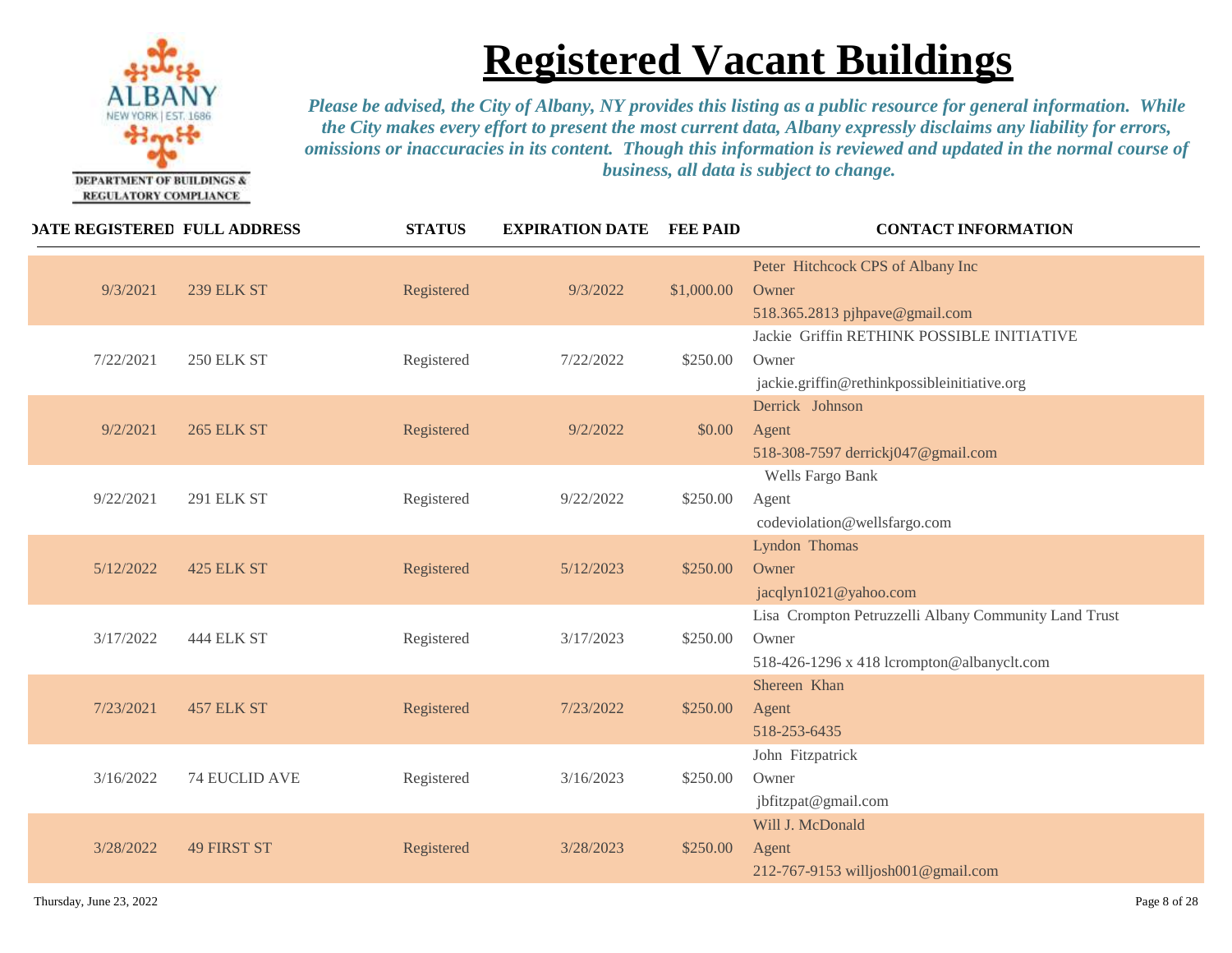

| <b>DATE REGISTERED FULL ADDRESS</b> |                    | <b>STATUS</b> | <b>EXPIRATION DATE</b> | <b>FEE PAID</b> | <b>CONTACT INFORMATION</b>                                                                             |
|-------------------------------------|--------------------|---------------|------------------------|-----------------|--------------------------------------------------------------------------------------------------------|
| 9/7/2021                            | 58.5 FIRST ST      | Registered    | 9/7/2022               | \$250.00        | Derek Jeter ARMORY LOFTS LLC<br>Owner<br>718.415.3442 info@thejetergroup.org                           |
| 9/7/2021                            | <b>60 FIRST ST</b> | Registered    | 9/7/2022               | \$250.00        | Derek Jeter ARMORY LOFTS LLC<br>Owner<br>718.415.3442 info@thejetergroup.org                           |
| 4/13/2022                           | 65 FIRST ST        | Registered    | 4/13/2023              | \$0.00          | Larry Lee Mccallister<br>Agent<br>llmccalli@gmail.com                                                  |
| 4/13/2022                           | <b>65 FIRST ST</b> | Registered    | 4/13/2023              | \$0.00          | Larry Lee Mccallister<br>Agent<br>215-470-1732                                                         |
| 8/26/2021                           | 89 FIRST ST        | Registered    | 8/26/2022              | \$0.00          | Karen A Phillips<br>Agent<br>518-461-7931                                                              |
| 6/15/2022                           | 296 FIRST ST       | Registered    | 6/15/2023              | \$500.00        | Alfred Motta C/O Reverse Mortgage Solutions<br>Owner<br>866503-5559 phhcodeviolations@phhreverse.com   |
| 2/17/2022                           | 305 FIRST ST       | Registered    | 2/17/2023              | \$0.00          | Tobora Marcus TBE Property Management LLC<br>Agent<br>518337-9459                                      |
| 8/3/2021                            | 381 FIRST ST       | Registered    | 8/3/2022               | \$250.00        | Luther Bhola<br>Agent<br>518.428.1728 gebb67@yahoo.com                                                 |
| 9/15/2021                           | 525 FIRST ST       | Registered    | 9/15/2022              | \$0.00          | Amanda Wycoff Albany County Land Bank Corp.<br>Agent<br>518-407-0309 awyckoff@albanycountylandbank.org |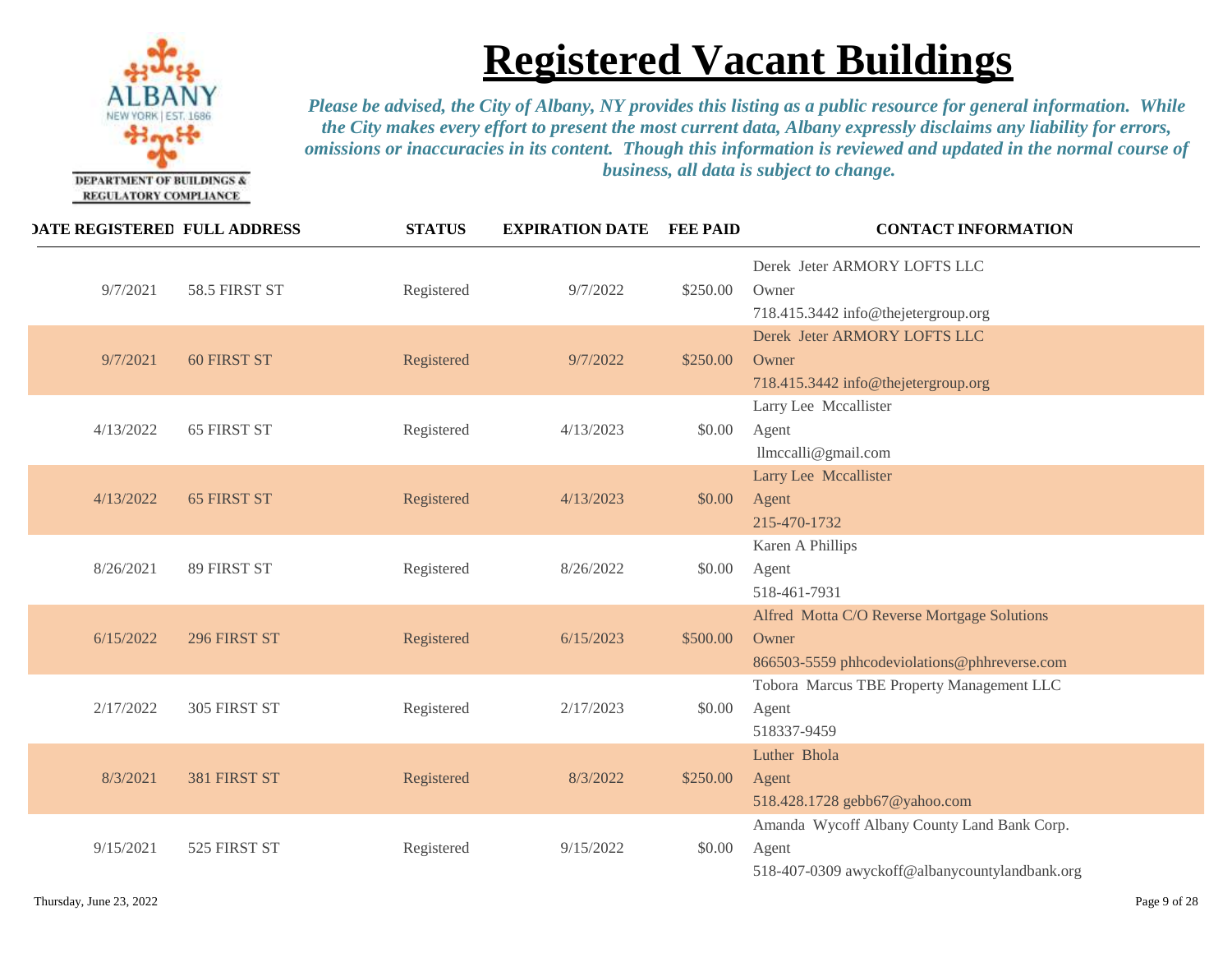

| <b>DATE REGISTERED FULL ADDRESS</b>  | <b>STATUS</b> | <b>EXPIRATION DATE</b> | <b>FEE PAID</b> | <b>CONTACT INFORMATION</b>                                                                           |
|--------------------------------------|---------------|------------------------|-----------------|------------------------------------------------------------------------------------------------------|
| 12/20/2021<br>560 FIRST ST           | Registered    | 12/20/2022             | \$500.00        | <b>Bank of America</b><br>Owner<br>213-345-6264 vpr@bofa.com                                         |
| 17 FORDHAM CT<br>9/23/2021           | Registered    | 9/23/2022              | \$250.00        | Jean H Motta<br>Owner                                                                                |
| 2/15/2022<br><b>130.5 FOURTH AVE</b> | Registered    | 2/15/2023              | \$500.00        | <b>Salvador Reyes Gomez</b><br>Agent<br>518-528-9204 ellorengomez71@gmail.com                        |
| <b>143 FOURTH AVE</b><br>4/6/2022    | Registered    | 4/6/2023               | \$250.00        | Thant Zin<br>Agent<br>518-364-9583 naungzin@aol.com                                                  |
| 5/24/2022<br><b>146 FOURTH AVE</b>   | Registered    | 5/24/2023              | \$250.00        | Larry L. Plac<br>Owner<br>placconstruction@gmail.com                                                 |
| <b>16 GARDEN AVE</b><br>9/3/2021     | Registered    | 9/3/2022               | \$0.00          | Germinate LLC<br>Agent<br>518-579-9305 cordeliayg@gmail.com                                          |
| 3/10/2022<br><b>19 GARDEN ST</b>     | Registered    | 3/10/2023              | \$500.00        | Herman M Ungerman Ungerman Electric Inc<br>Agent<br>518-436-8741 ungermanelectric@yahoo.com          |
| <b>66 GLENDALE AVE</b><br>6/9/2022   | Registered    | 6/9/2023               | \$750.00        | Alfred Motta C/O Reverse Mortgage Solutions<br>Owner<br>866503-5559 phhcodeviolations@phhreverse.com |
| 6/3/2022<br>2 GLENWOOD ST            | Registered    | 6/5/2023               | \$250.00        | <b>PHH Mortgage</b><br>Owner<br>888-820-6474 property.preservation@ocwen.com                         |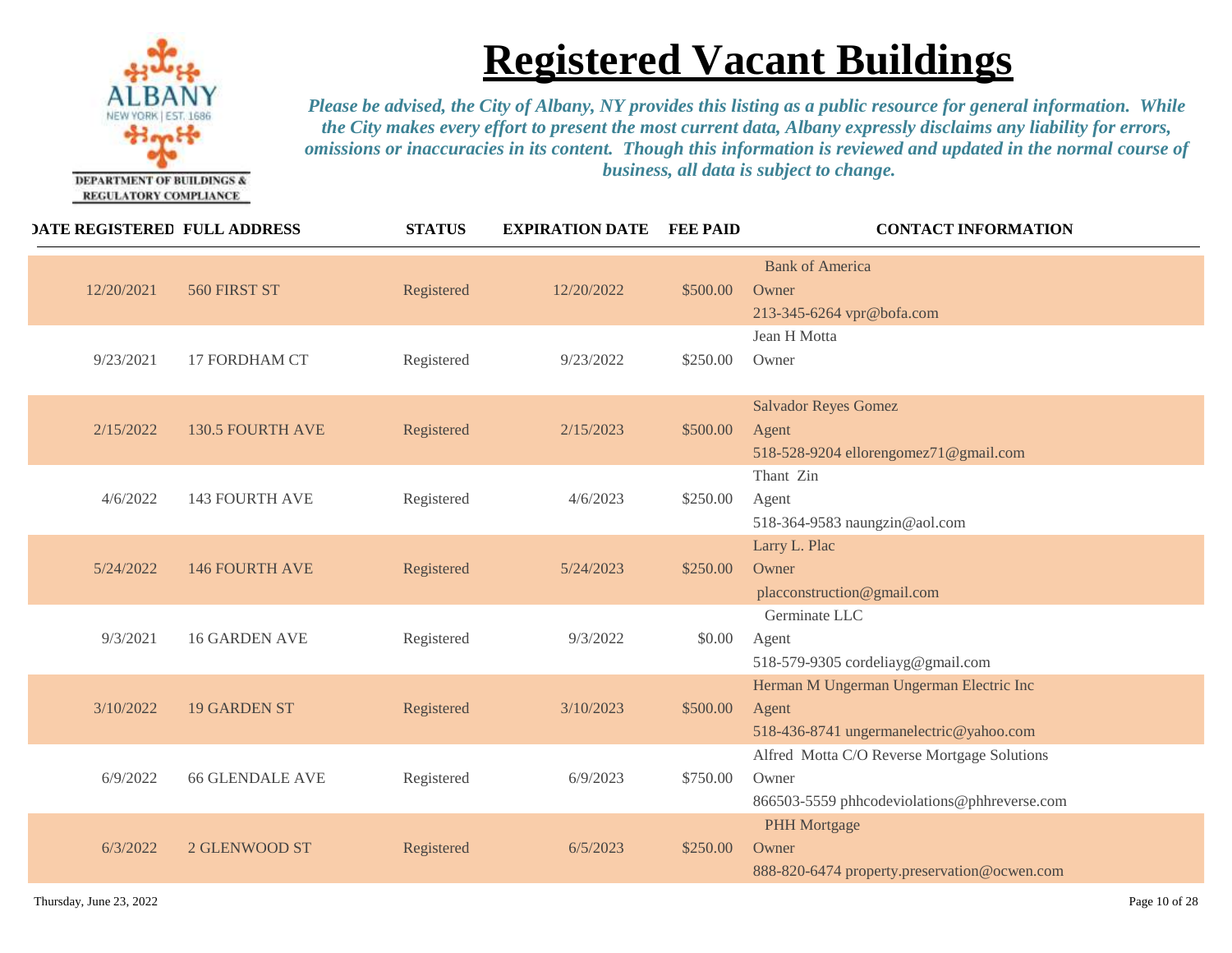

| <b>DATE REGISTERED FULL ADDRESS</b> | <b>STATUS</b> | <b>EXPIRATION DATE</b> | <b>FEE PAID</b> | <b>CONTACT INFORMATION</b>                                                                                             |
|-------------------------------------|---------------|------------------------|-----------------|------------------------------------------------------------------------------------------------------------------------|
| 2/15/2022<br>101 GREEN ST           | Registered    | 2/15/2023              | \$500.00        | Garrecht William Innovative Tile and Stone Corp<br>Agent<br>631-676-4222 preservation@bginspect.com                    |
| 3/29/2022<br><b>80 GROVE AVE</b>    | Registered    | 3/29/2023              | \$250.00        | Steve Meyer American Maintenance Solutions (Safeguard)<br>Agent<br>518-274-7965 codecompliance@safeguardproperties.com |
| <b>204 HACKETT BLVD</b><br>9/2/2021 | Registered    | 9/2/2022               | \$0.00          | Out of the Boc LLC<br>Agent<br>518-690-5455 helpmyfeetdoc@gmail.com                                                    |
| 7/1/2021<br>513 HAMILTON ST         | Registered    | 7/1/2022               | \$250.00        | <b>GEORGE LEE</b><br>Agent<br>gphil1983@gmail.com                                                                      |
| 7/14/2021<br>313 HUDSON AVE         | Registered    | 7/14/2022              | \$1,000.00      | Pauline Dryden Neilson<br>Owner<br>518-877-6761                                                                        |
| 9/10/2021<br><b>367 HUDSON AVE</b>  | Registered    | 9/10/2022              | \$0.00          | Charles Fandl III<br>Owner                                                                                             |
| 1/11/2022<br><b>407 HUDSON AVE</b>  | Registered    | 1/11/2023              | \$750.00        | Shellpoint Mortgage Servicing<br>Agent<br>877.338.3791 propertyregistrations@broninc.com                               |
| 12/2/2021<br>534 HUDSON AVE         | Registered    | 12/2/2022              | \$250.00        | Rube Chavarria Safeguard - Code Compliance<br>Agent<br>800.852.8306 codecompliance@safeguardproperties.com             |
| 10/15/2021<br><b>17 HURLBUT ST</b>  | Registered    | 10/15/2022             | \$0.00          | Lanassa Favorite<br>Owner<br>17hurlbut@gmail.com                                                                       |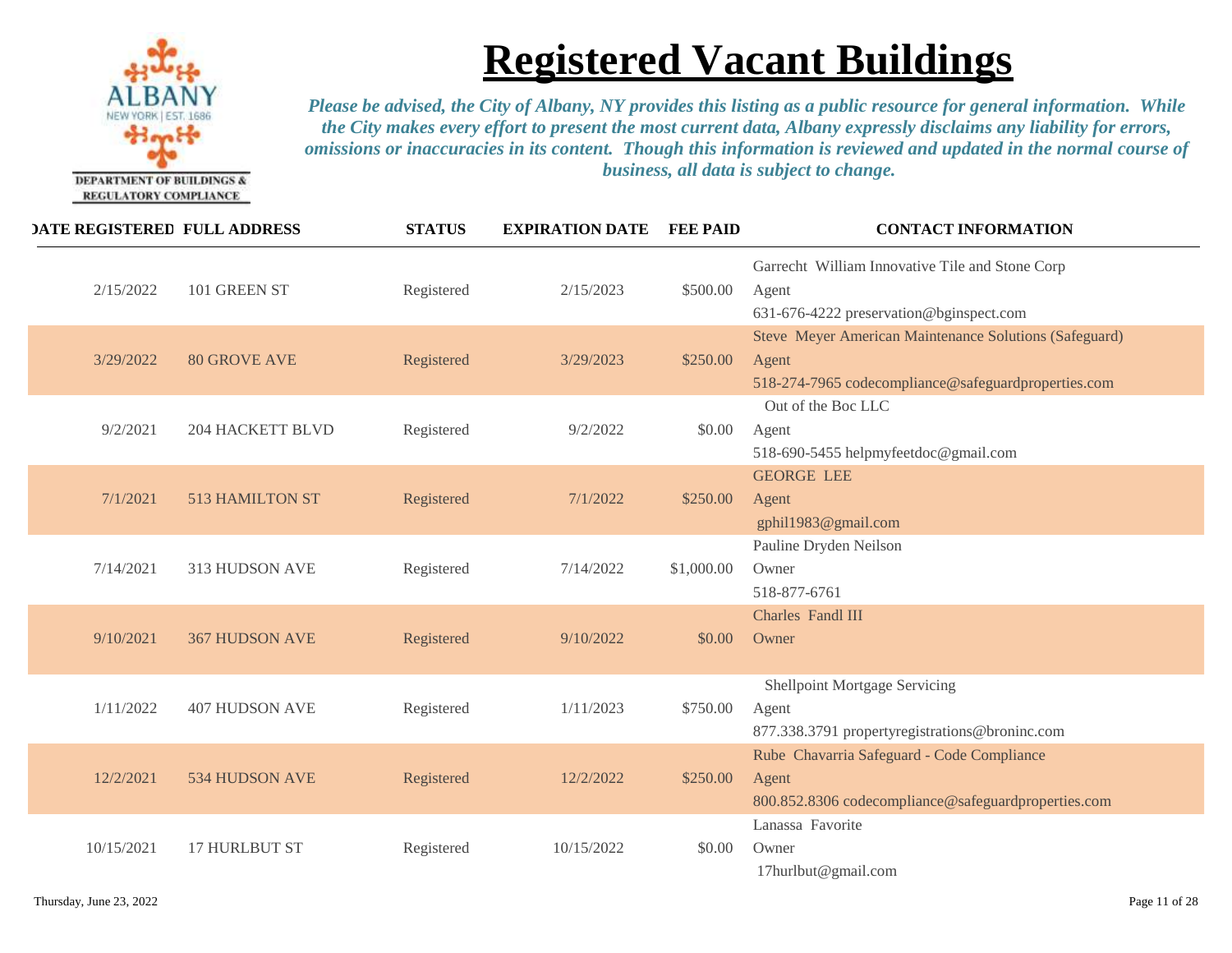

| <b>DATE REGISTERED FULL ADDRESS</b> |                        | <b>STATUS</b> | <b>EXPIRATION DATE</b> | <b>FEE PAID</b> | <b>CONTACT INFORMATION</b>                                                             |
|-------------------------------------|------------------------|---------------|------------------------|-----------------|----------------------------------------------------------------------------------------|
| 2/24/2022                           | <b>44 HURLBUT ST</b>   | Registered    | 2/24/2023              | \$0.00          | Dan Bucci East Coast Property Services<br>Agent<br>518-428-3321 vpr@nfronline.com      |
| 3/18/2022                           | <b>16 JEANNETTE ST</b> | Registered    | 3/20/2023              | \$250.00        | Marcia Hollins<br>Agent                                                                |
| 3/16/2022                           | <b>18 JEANNETTE ST</b> | Registered    | 3/16/2023              | \$0.00          | Morris J Morton III<br>Agent<br>mortonmj3@outlook.com                                  |
| 10/4/2021                           | 172 JEFFERSON ST       | Registered    | 10/4/2022              | \$250.00        | Mathieu Moulin<br>Agent                                                                |
| 4/6/2022                            | 17 JUDSON ST           | Registered    | 4/6/2023               | \$250.00        | Jacqueline Pompey<br>Agent<br>518.244.3754                                             |
| 11/19/2021                          | 30 JUDSON ST           | Registered    | 11/19/2022             | \$750.00        | Shavon Haughton<br>Owner<br>nnueage@yahoo.com                                          |
| 2/18/2022                           | <b>84 KENOSHA ST</b>   | Registered    | 2/20/2023              | \$250.00        | recupero<br>Agent<br>jrecurpero@gmail.com                                              |
| 11/8/2021                           | 87 KENT ST             | Registered    | 11/8/2022              | \$750.00        | PHH Mortgage<br>Owner<br>888-820-6474 property.preservation@ocwen.com                  |
| 2/15/2022                           | 94 KENT ST             | Registered    | 2/15/2023              | \$250.00        | Heidi National Field Representatives<br>Agent<br>866-966-0789 x 2307 VPR@nfronline.com |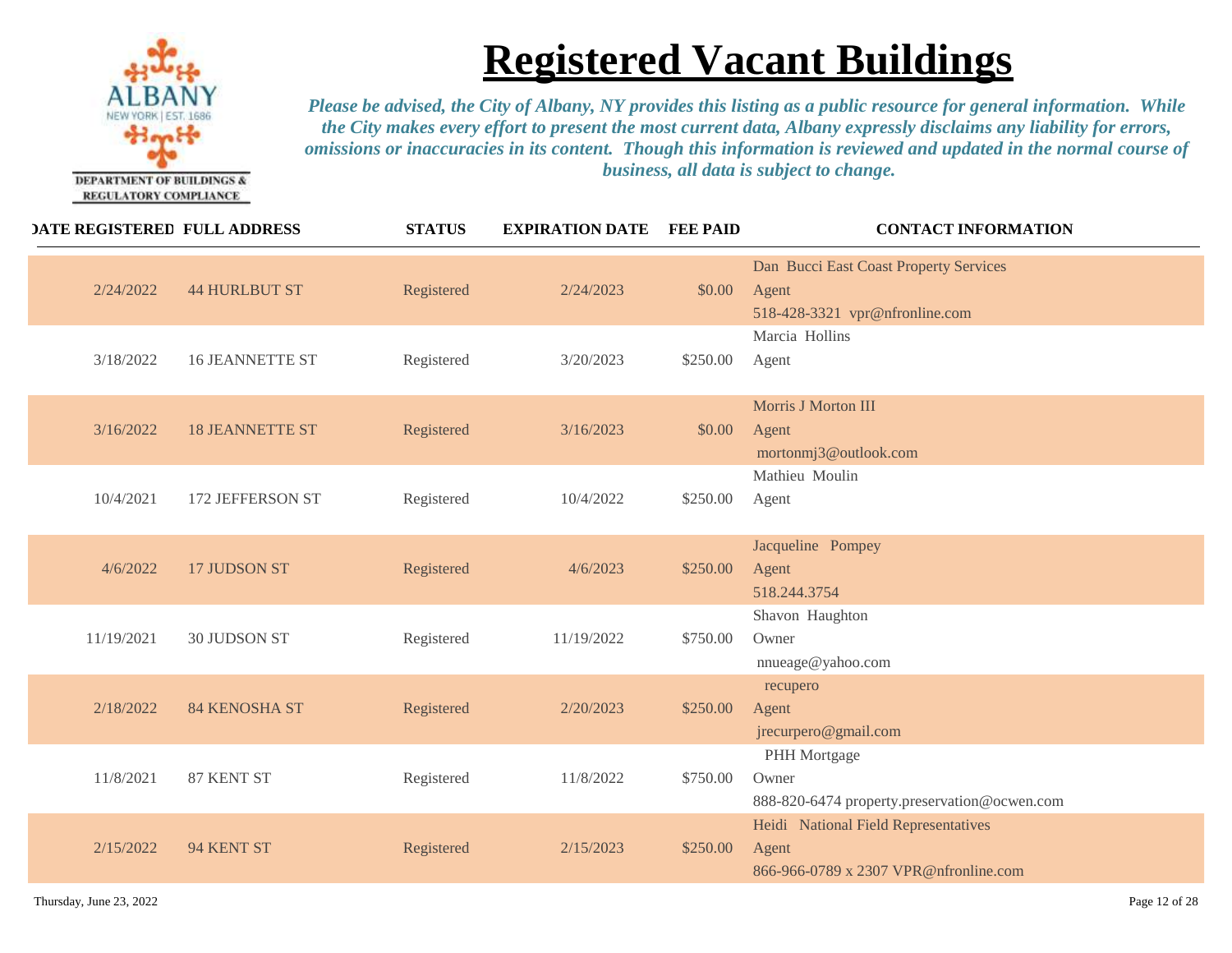

| <b>DATE REGISTERED FULL ADDRESS</b> |                   | <b>STATUS</b> | <b>EXPIRATION DATE</b> | <b>FEE PAID</b> | <b>CONTACT INFORMATION</b>                                                               |
|-------------------------------------|-------------------|---------------|------------------------|-----------------|------------------------------------------------------------------------------------------|
| 9/13/2021                           | 11 LARK ST        | Registered    | 9/13/2022              | \$0.00          | Shellpoint Mortgage servicing<br>Agent<br>877-338-3791 propertyregistrations@broninc.com |
| 2/16/2022                           | <b>35 LARK ST</b> | Registered    | 2/16/2023              | \$0.00          | Alan J. Hughes<br>Agent<br>518-423-7083 alanhughes409@gmail.com                          |
| 10/6/2021                           | 110 LARK ST       | Registered    | 10/6/2022              | \$0.00          | Dorothy Hicks<br>Owner<br>(518) 450-1984 dorothy.hicks01@gmail.com                       |
| 9/20/2021                           | 154 LARK ST       | Registered    | 9/20/2022              | \$250.00        | Luis Valles<br>Agent                                                                     |
| 8/19/2021                           | 164 LARK ST       | Registered    | 8/19/2022              | \$0.00          | Michael Gilhooly<br>Owner<br>518.369.0135 beguilemg@aol.com                              |
| 6/3/2022                            | 199 LARK ST       | Registered    | 6/5/2023               | \$250.00        | <b>Kim Yat Young</b><br>Owner                                                            |
| 9/27/2021                           | 199 LARK ST       | Registered    | 9/27/2022              | \$250.00        | Kim Yat Young<br>Owner<br>518-542-9697                                                   |
| 9/28/2021                           | 199 LARK ST       | Registered    | 9/28/2022              | \$250.00        | <b>Kim Yat Young</b><br>Owner<br>518-542-9697                                            |
| 11/17/2021                          | 281 LARK ST       | Registered    | 11/17/2022             | \$500.00        | Dishpaul Dhaga<br>Owner<br>518.542.8827 ddhuga77@gmail.com                               |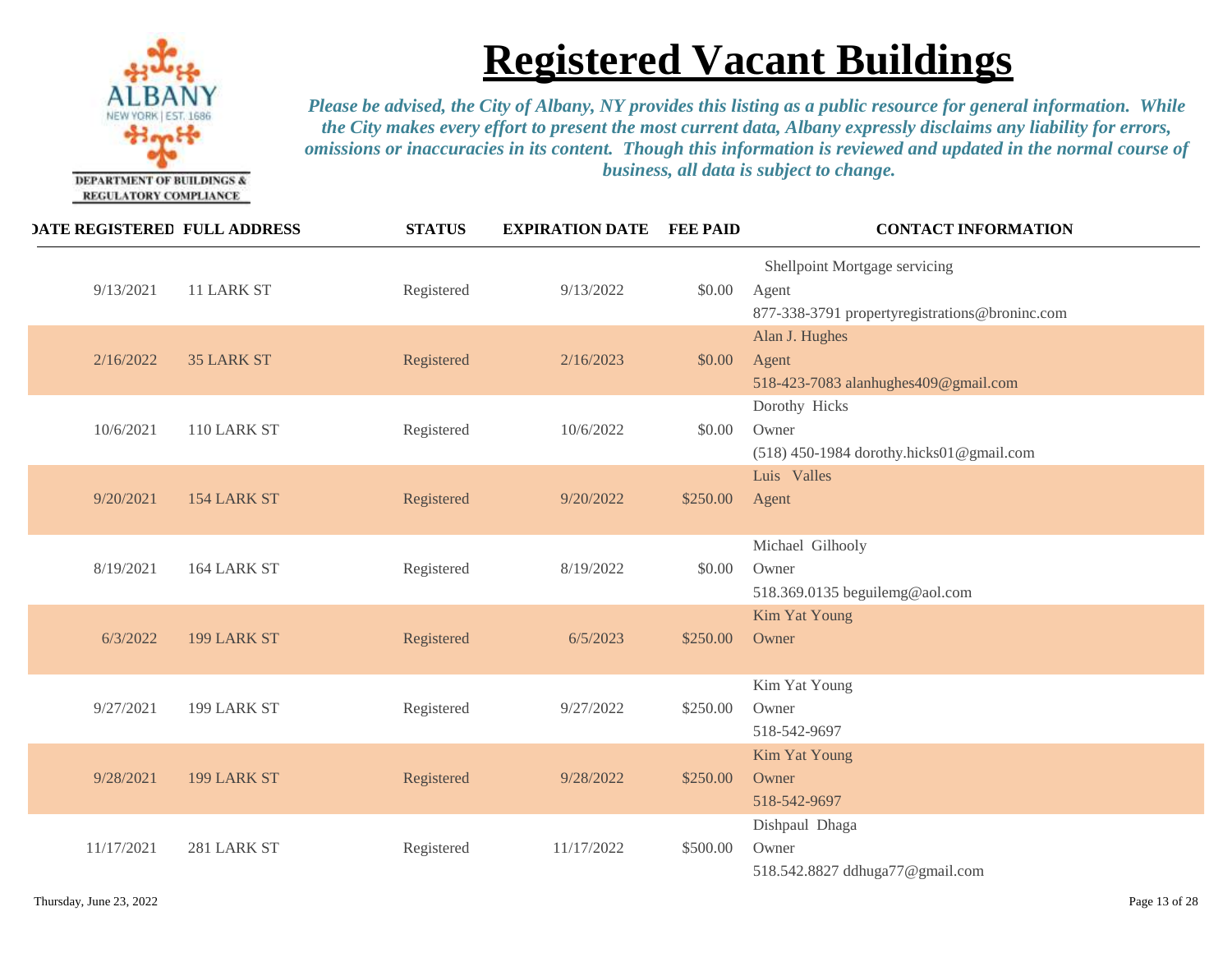

| <b>DATE REGISTERED FULL ADDRESS</b> |                           | <b>STATUS</b> | <b>EXPIRATION DATE</b> | <b>FEE PAID</b> | <b>CONTACT INFORMATION</b>                                                       |
|-------------------------------------|---------------------------|---------------|------------------------|-----------------|----------------------------------------------------------------------------------|
| 12/9/2021                           | 297 LARK ST               | Registered    | 12/9/2022              | \$500.00        | <b>US BANK NA</b><br>Owner                                                       |
| 12/9/2021                           | <b>7 LAWN AVE</b>         | Registered    | 12/9/2022              | \$250.00        | Rocket Mortgage LLC<br>Owner<br>877.338.3791 propertyregistrations@broninc.com   |
| 6/14/2022                           | 379 LEEDALE ST            | Registered    | 6/14/2023              | \$0.00          | Stephen Geisel<br>Agent                                                          |
| 8/6/2021                            | <b>9 LIMERICK DR</b>      | Registered    | 8/6/2022               | \$500.00        | PennyMac Loans<br>Owner<br>877-338-3791 propertyregistrations@broninc.com        |
| 4/8/2022                            | <b>6 LINCOLN AVE</b>      | Registered    | 4/10/2023              | \$250.00        | <b>Selene Finance</b><br>Owner<br>951-428-2250 propertyregistrations@broninc.com |
| 12/20/2021                          | <b>67 LIVINGSTON AVE</b>  | Registered    | 12/20/2022             | \$250.00        | MAdison Avenue One LLC<br>Owner<br>518512-3693 dsarraf@fairbankproperties.com    |
| 6/7/2022                            | 330 LIVINGSTON AVE        | Registered    | 6/7/2023               | \$500.00        | Harold Pollydore<br>Owner<br>(518) 495-4805 andrew.polly@hotmail.com             |
| 1/24/2022                           | <b>602 LIVINGSTON AVE</b> | Registered    | 1/24/2023              | \$250.00        | Erik Kenner Midfirst Bank<br>Owner<br>405-426-1280 vpo.compliance@midfirst.com   |
| 5/10/2022                           | <b>143 MADISON AVE</b>    | Registered    | 5/10/2023              | \$500.00        | <b>SHEREEN C KHAN</b><br>Owner                                                   |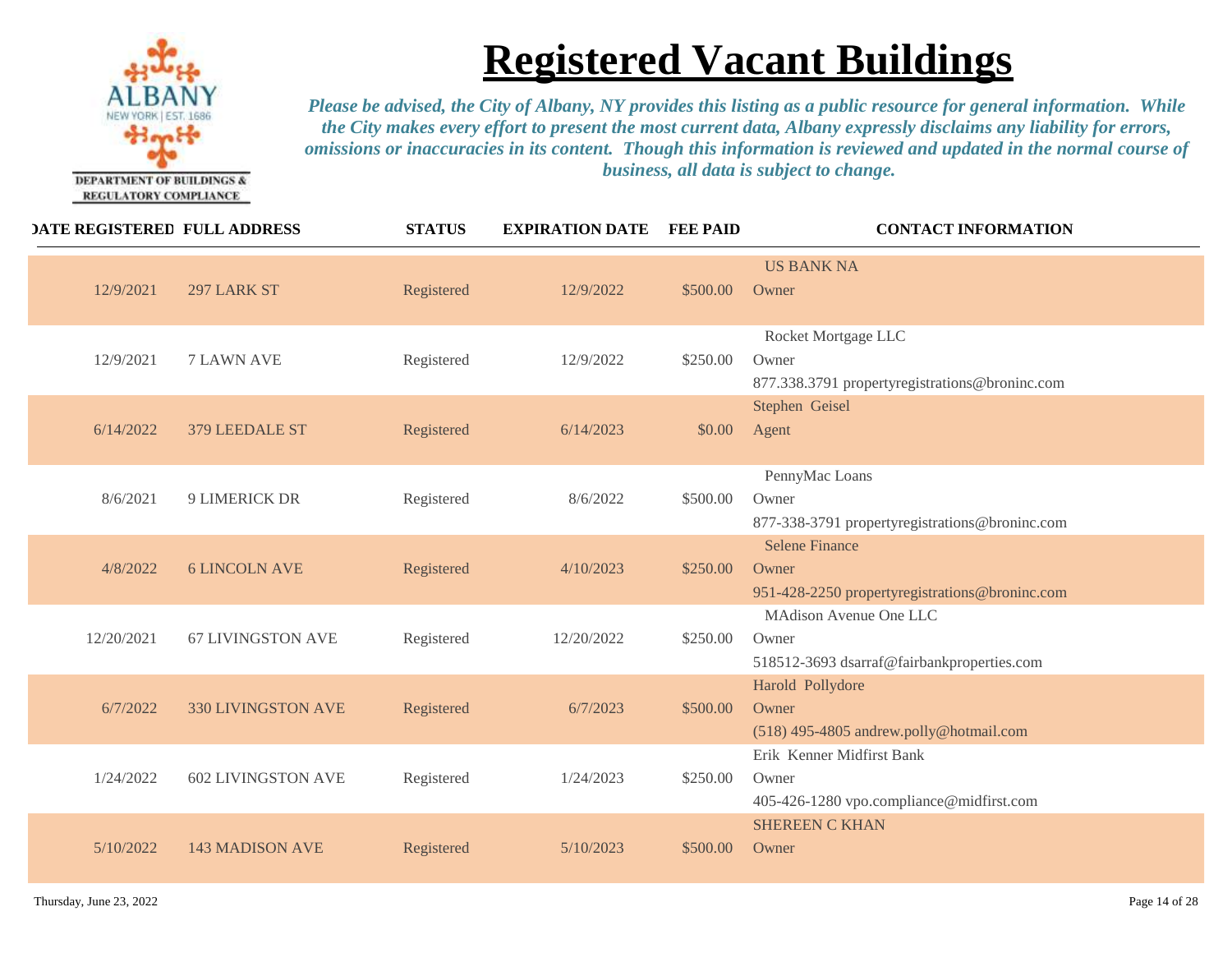

| <b>DATE REGISTERED FULL ADDRESS</b> |                         | <b>STATUS</b> | <b>EXPIRATION DATE</b> | <b>FEE PAID</b> | <b>CONTACT INFORMATION</b>                                                                            |
|-------------------------------------|-------------------------|---------------|------------------------|-----------------|-------------------------------------------------------------------------------------------------------|
| 4/13/2022                           | <b>149 MADISON AVE</b>  | Registered    | 4/13/2023              | \$0.00          | Geraldy W Tjong<br>Owner<br>lloyd0627@gmail.com                                                       |
| 4/13/2022                           | <b>149 MADISON AVE</b>  | Registered    | 4/13/2023              | \$0.00          | Geraldy W Tjong<br>Owner<br>lloyd0627@gmail.com                                                       |
| 5/19/2022                           | 346 MADISON AVE         | Registered    | 5/19/2023              | \$0.00          | Danny Vanel<br>Owner<br>347-280-2531 dannyvanel@hotmail.com                                           |
| 5/31/2022                           | <b>436 MAGAZINE ST</b>  | Registered    | 5/31/2023              | \$250.00        | Agatena Trimboli<br>Owner<br>518-482-4607                                                             |
| 8/19/2021                           | 309 MANNING BLVD        | Registered    | 8/19/2022              | \$0.00          | Steve Neal Safeguard Properties<br>Agent<br>800-852-8306 x4068 codecompliance@safeguardproperties.com |
| 8/30/2021                           | <b>417 MANNING BLVD</b> | Registered    | 8/30/2022              | \$250.00        | Sharon Lastique<br>Agent<br>917-750-9512 healthyonlark@gmail.com                                      |
| 12/30/2021                          | 9 MANOR ST              | Registered    | 12/30/2022             | \$500.00        | NIPPER APARTMENTS, LLC,<br>Owner                                                                      |
| 9/15/2021                           | <b>7 MARWILL ST</b>     | Registered    | 9/15/2022              | \$500.00        | Mortgage Contracting Services, LLC<br>Agent<br>813-387-1100 codecompliance@mcs360.com                 |
| 7/21/2021                           | <b>45 MILLER AVE</b>    | Registered    | 7/21/2022              | \$0.00          | Zeeshan Ahmed<br>Owner<br>518-915-0294 doczeeshan786@gmail.com                                        |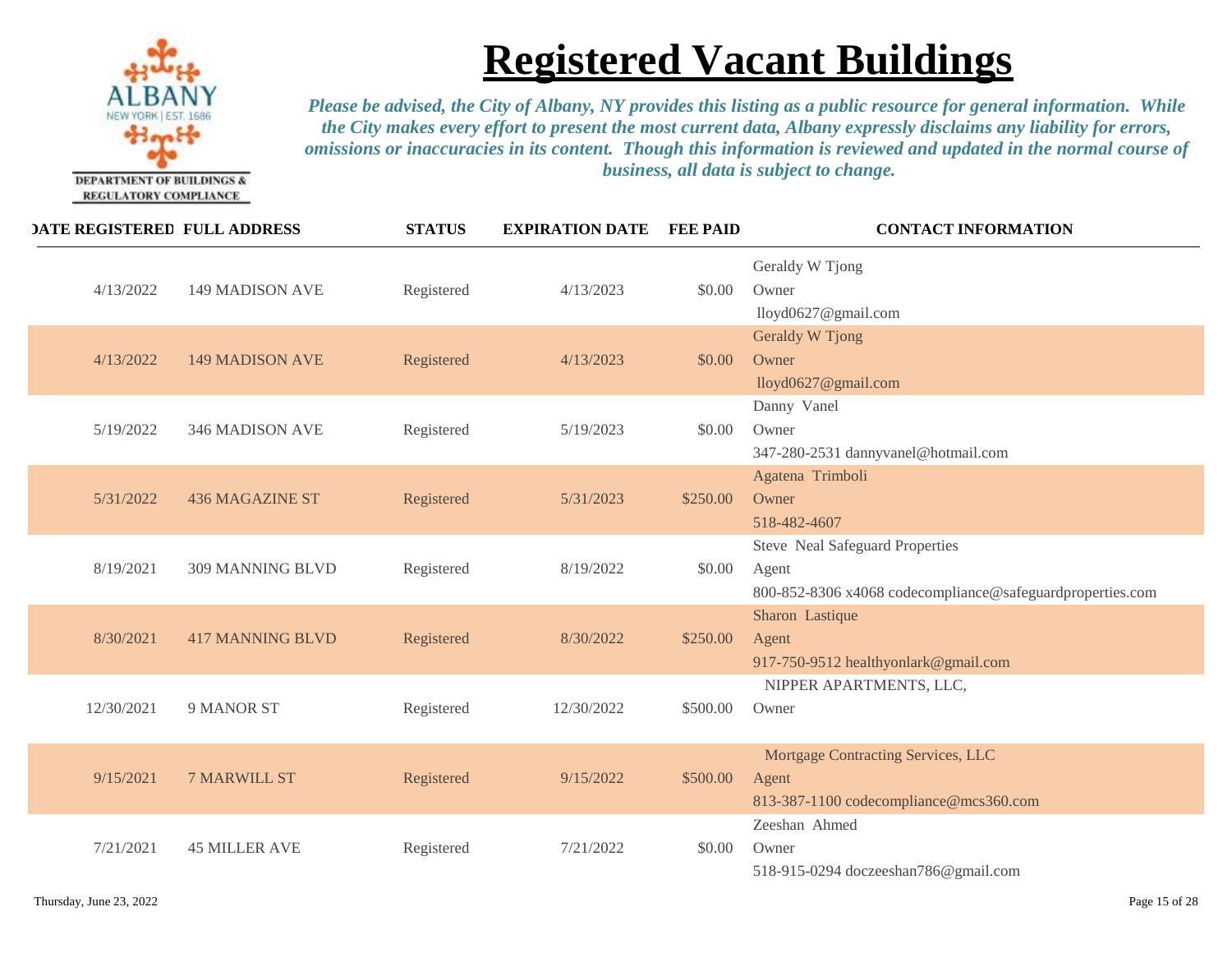

|            | <b>DATE REGISTERED FULL ADDRESS</b> | <b>STATUS</b> | <b>EXPIRATION DATE</b> | <b>FEE PAID</b> | <b>CONTACT INFORMATION</b>                                                                            |
|------------|-------------------------------------|---------------|------------------------|-----------------|-------------------------------------------------------------------------------------------------------|
| 10/5/2021  | <b>31 MILNER AVE</b>                | Registered    | 10/5/2022              | \$250.00        | <b>National Field Representives</b><br>Agent                                                          |
| 4/6/2022   | 61 MORRIS ST                        | Registered    | 4/6/2023               | \$0.00          | KACANI KOSTANDIN<br>Agent<br>518.331.3510 dinokacani@gmail.com                                        |
| 12/30/2021 | <b>118 MOUNT HOPE DR</b>            | Registered    | 12/30/2022             | \$250.00        | Michael Johnson Business for Good Foundation<br>Owner<br>516-427-4070 smarotta@businessforgood.com    |
| 7/9/2021   | <b>3 MYRTLE AVE</b>                 | Registered    | 7/9/2022               | \$250.00        | Chandrawattee Martin<br>Owner<br>718.219.7545 mamawa0820@aol.com                                      |
| 11/12/2021 | <b>445 MYRTLE AVE</b>               | Registered    | 11/12/2022             | \$250.00        | <b>Heather Benno Maurice Benno Rentals</b><br>Agent<br>518407-3919 maurice.benno.properties@gmail.com |
| 4/11/2022  | <b>867 MYRTLE AVE</b>               | Registered    | 4/11/2023              | \$0.00          | Homes 108, LTD<br>Agent<br>518836-1508 108homes@gmail.com                                             |
| 4/11/2022  | <b>867 MYRTLE AVE</b>               | Registered    | 4/11/2023              | \$0.00          | Homes 108, LTD<br>Agent<br>108homes@gmail.com                                                         |
| 5/9/2022   | <b>898 MYRTLE AVE</b>               | Registered    | 5/9/2023               | \$250.00        | Margaret Fross<br>Agent                                                                               |
| 5/23/2022  | 164 N ALLEN ST                      | Registered    | 5/23/2023              | \$250.00        | Dan Bucci East Coast Property Services<br>Agent<br>518-428-3321 vpr@nfronline.com                     |
|            |                                     |               |                        |                 |                                                                                                       |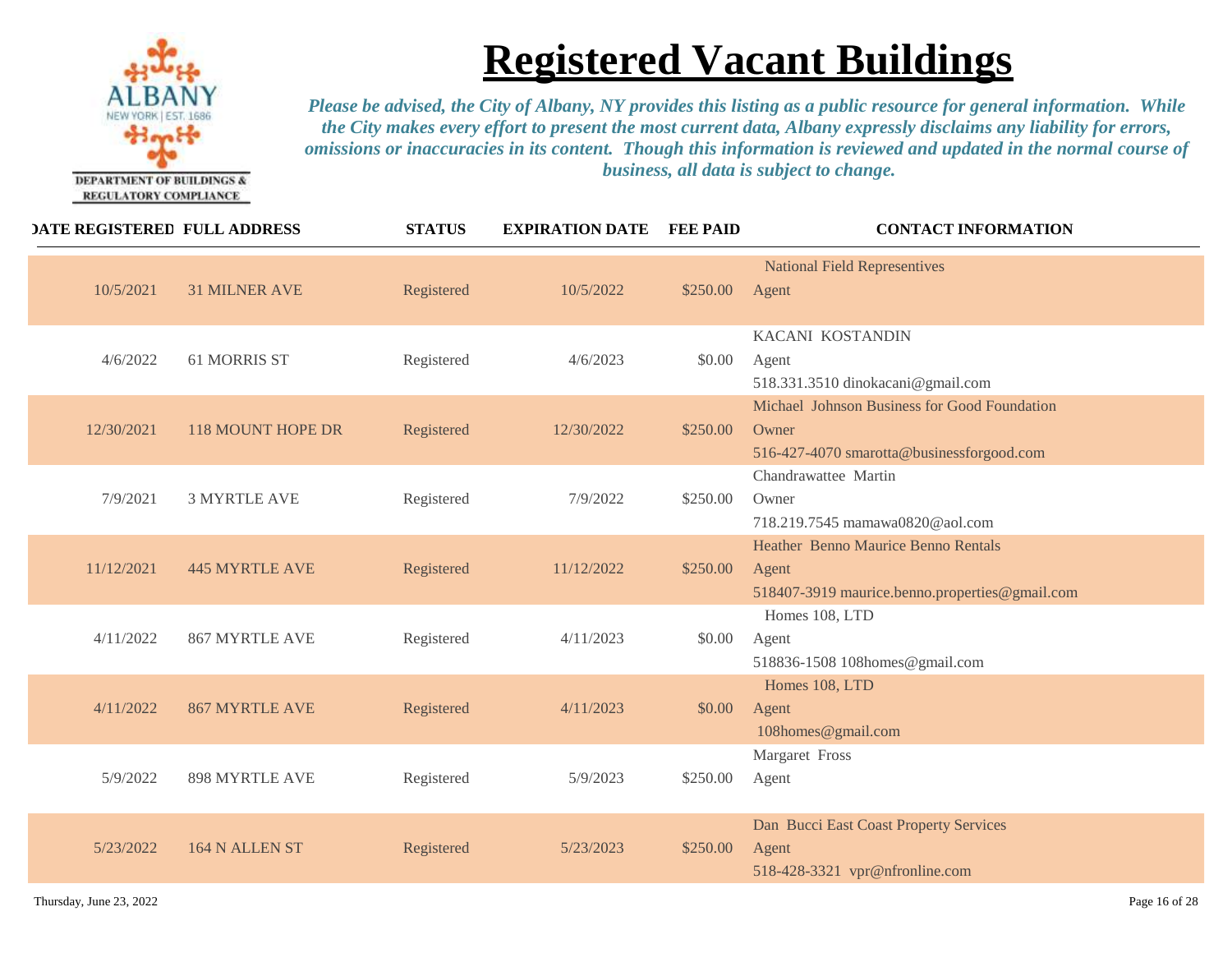

| <b>DATE REGISTERED FULL ADDRESS</b>   | <b>STATUS</b> | <b>EXPIRATION DATE</b> | <b>FEE PAID</b> | <b>CONTACT INFORMATION</b>                                                                                             |
|---------------------------------------|---------------|------------------------|-----------------|------------------------------------------------------------------------------------------------------------------------|
| 9/30/2021<br>164 N ALLEN ST           | Registered    | 9/30/2022              | \$500.00        | Assero<br>Agent                                                                                                        |
| 6/15/2022<br>27 N LAKE AVE            | Registered    | 6/15/2023              | \$250.00        | Kasey Gorre<br>Agent<br>kasey-gore@outlook.com                                                                         |
| 6/10/2022<br><b>60 N LAKE AVE</b>     | Registered    | 6/12/2023              | \$0.00          | Judd Feinman SPRINGLAKE MGMT, LLC<br>Agent<br>518.463.1165 judd@finewillrentals.com                                    |
| 12/1/2021<br>72 N Lake Ave            | Registered    | 12/1/2022              | \$250.00        | Abrar Ahmed Khan<br>Owner<br>518.210.1400                                                                              |
| 3/17/2022<br><b>35 N MANNING BLVD</b> | Registered    | 3/17/2023              | \$0.00          | Corey Rivers<br>Agent<br>coreyrivers336@gmail.com                                                                      |
| 10 N PINE AVE<br>10/13/2021           | Registered    | 10/13/2022             | \$250.00        | Steve Meyer American Maintenance Solutions (Safeguard)<br>Agent<br>518-274-7965 codecompliance@safeguardproperties.com |
| 10/5/2021<br>11 N PINE AVE            | Registered    | 10/5/2022              | \$750.00        | Safeguaerd c/o American Maintenance Solutions<br>Agent                                                                 |
| 9/23/2021<br>141 N PINE AVE           | Registered    | 9/23/2022              | \$250.00        | M&T Bank<br>Owner                                                                                                      |
| 8/2/2021<br>51 N SWAN ST              | Registered    | 8/2/2022               | \$500.00        | Roberto Castro 53 N SWAN LLC<br>Owner<br>518.210.0940                                                                  |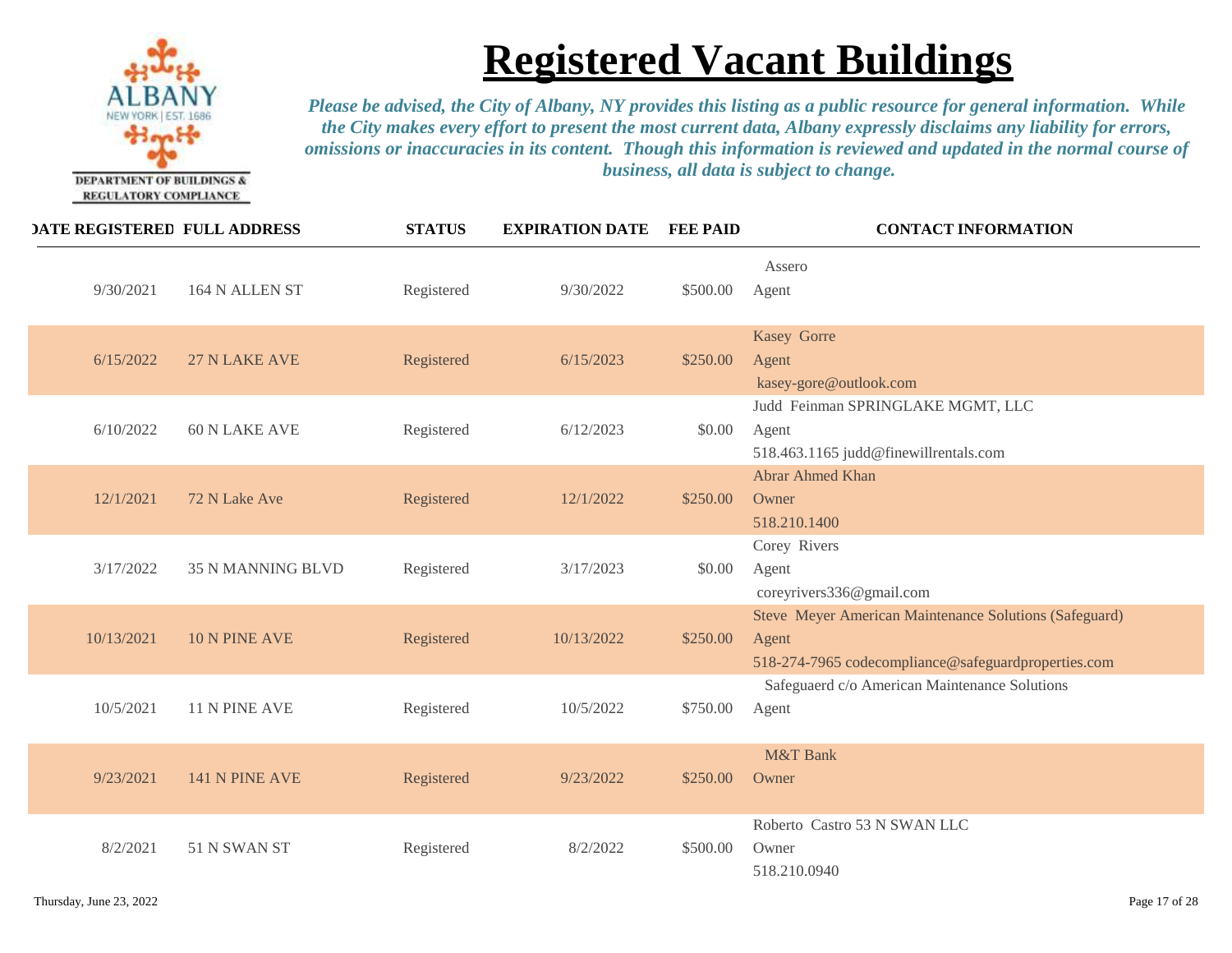

| <b>DATE REGISTERED FULL ADDRESS</b> |                       | <b>STATUS</b> | <b>EXPIRATION DATE</b> | <b>FEE PAID</b> | <b>CONTACT INFORMATION</b>                                                                           |
|-------------------------------------|-----------------------|---------------|------------------------|-----------------|------------------------------------------------------------------------------------------------------|
| 8/26/2021                           | 563 NEW SCOTLAND AV   | Registered    | 8/26/2022              | \$0.00          | Michael Hipp 363 Ontario St LLC<br>Agent<br>518.708.6019 xt 203 mhipp@jankowcompanies.com            |
| 8/26/2021                           | 583 NEW SCOTLAND AV   | Registered    | 8/26/2022              | \$0.00          | Michael Hipp 363 Ontario St LLC<br>Agent<br>518.708.6019 xt 203 mhipp@jankowcompanies.com            |
| 11/29/2021                          | 2 NORMANSKILL DR      | Registered    | 11/29/2022             | \$0.00          | Antoinette Gamon<br>Agent<br>862812-0561 nanettegamon01@gmail.com                                    |
| 11/1/2021                           | 273 NORTHERN BLVD     | Registered    | 11/1/2022              | \$0.00          | Kirk Moore<br>Owner<br>kirkmoore98@gmail.com                                                         |
| 3/9/2022                            | 500 NORTHERN BLVD     | Registered    | 3/9/2023               | \$500.00        | Sanjiv Patel<br>Agent<br>518542-5564 redcarpetinnalbany@gmail.com                                    |
| 3/10/2022                           | <b>28 ONEIDA TER</b>  | Registered    | 3/10/2023              | \$500.00        | <b>Servicelink Field Services</b><br>Agent<br>877-272-2149 clientservices@svclnk.com                 |
| 2/11/2022                           | <b>45 ONTARIO ST</b>  | Registered    | 2/13/2023              | \$0.00          | 45 Ontario St. LLC<br>Owner<br>518-414-8145 jwhite@jawhousing.com                                    |
| 5/20/2022                           | 407 ONTARIO ST        | Registered    | 5/22/2023              | \$750.00        | Alfred Motta C/O Reverse Mortgage Solutions<br>Owner<br>866503-5559 phhcodeviolations@phhreverse.com |
| 10/19/2021                          | <b>407 ONTARIO ST</b> | Registered    | 10/19/2022             | \$250.00        | <b>James R Barnes</b><br>Agent<br>716-560-1046 JZubritsky@guardianassetmgt.com                       |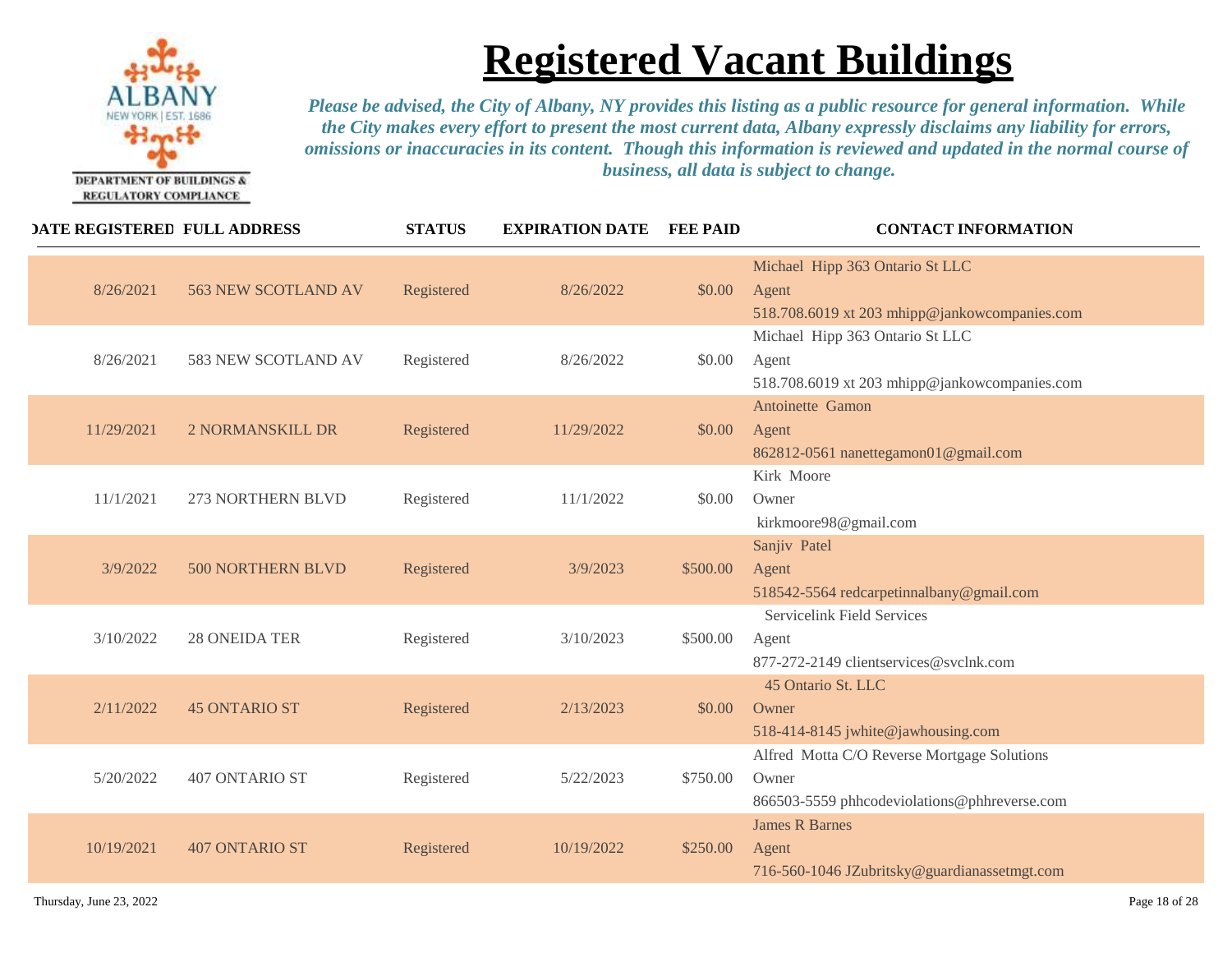

| <b>DATE REGISTERED FULL ADDRESS</b> |                      | <b>STATUS</b> | <b>EXPIRATION DATE</b> | <b>FEE PAID</b> | <b>CONTACT INFORMATION</b>                                                                                             |
|-------------------------------------|----------------------|---------------|------------------------|-----------------|------------------------------------------------------------------------------------------------------------------------|
| 4/20/2022                           | 89 ORANGE ST         | Registered    | 4/20/2023              | \$250.00        | Mrs. Innie Selby<br>Agent<br>selby1381@gmail.com                                                                       |
| 12/20/2021                          | <b>164 ORANGE ST</b> | Registered    | 12/20/2022             | \$250.00        | Abdurrab Molla<br>Owner<br>917741-8210 doctormolla@gmail.com                                                           |
| 12/20/2021                          | 214 ORANGE ST        | Registered    | 12/20/2022             | \$250.00        | Jordana Diaz-Polanco<br>Owner<br>646-233-9018 jordanadp90@hotmail.com                                                  |
| 6/25/2021                           | 332 ORANGE ST        | Registered    | 6/25/2022              | \$250.00        | Mei Rong Lou<br>Owner<br>(518) 505-5985 eric_ericlaw_182@yahoo.com                                                     |
| 12/21/2021                          | 368 ORANGE ST        | Registered    | 12/21/2022             | \$0.00          | Olu Olukayode<br>Agent<br>518-421-8251 kemi.odutayo@gmail.com                                                          |
| 10/29/2021                          | 375 ORANGE ST        | Registered    | 10/29/2022             | \$250.00        | <b>GEORGE MOORE</b><br>Agent<br>george.moore1958@gmail.com                                                             |
| 11/19/2021                          | 391 ORANGE ST        | Registered    | 11/19/2022             | \$750.00        | Carrington Mortgage Services llc<br>Agent                                                                              |
| 7/29/2021                           | <b>63 ORMOND ST</b>  | Registered    | 7/29/2022              | \$250.00        | Steve Meyer American Maintenance Solutions (Safeguard)<br>Agent<br>518-274-7965 codecompliance@safeguardproperties.com |
| 12/9/2021                           | 1 OSBORNE ST         | Registered    | 12/9/2022              | \$0.00          | Amalea Wolfe VanWinden<br>Owner<br>215.897.6300 awolfevwinden@live.com                                                 |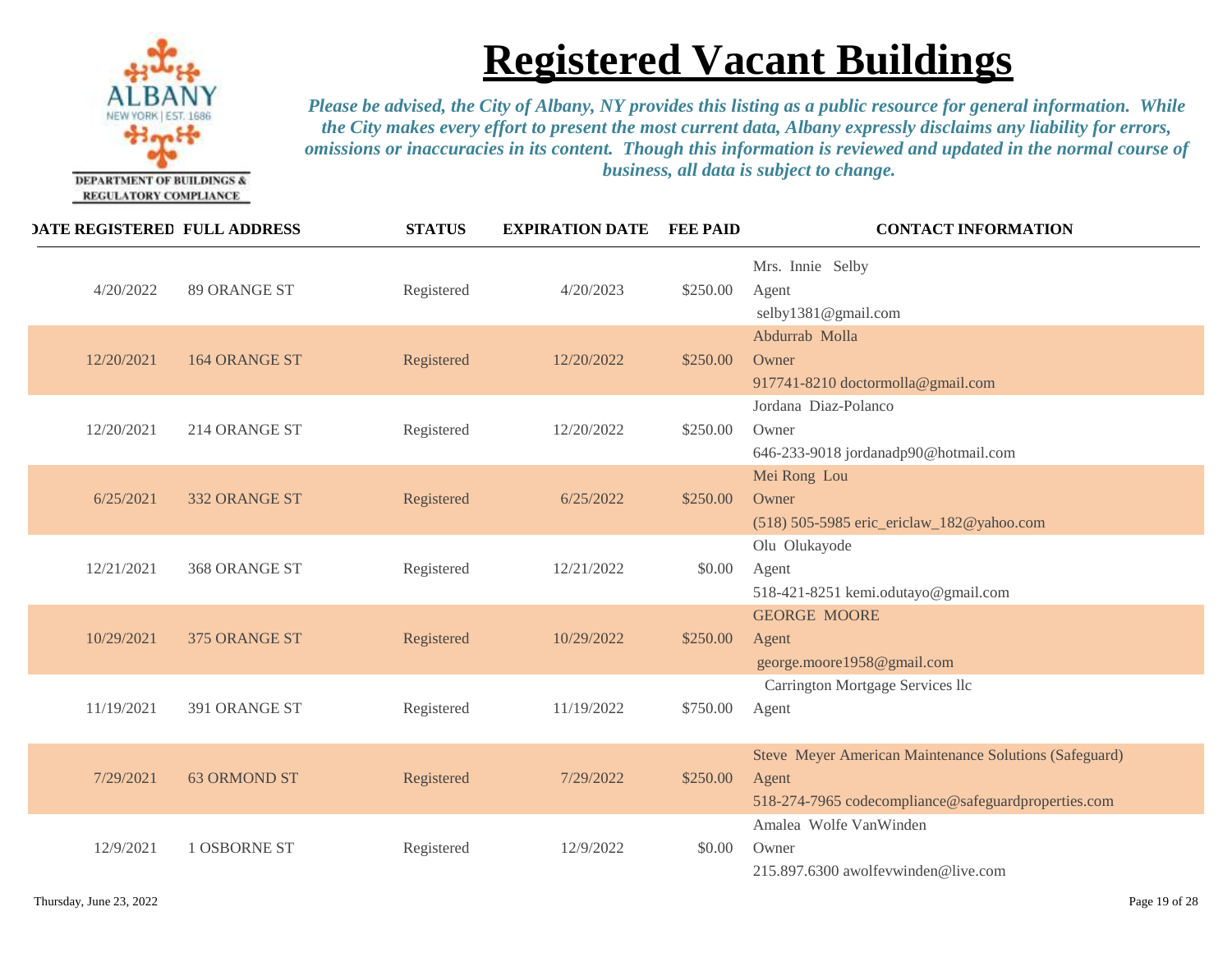

|            | <b>DATE REGISTERED FULL ADDRESS</b> | <b>STATUS</b> | <b>EXPIRATION DATE</b> | <b>FEE PAID</b> | <b>CONTACT INFORMATION</b>                                                                                        |
|------------|-------------------------------------|---------------|------------------------|-----------------|-------------------------------------------------------------------------------------------------------------------|
| 10/28/2021 | <b>42 OSBORNE ST</b>                | Registered    | 10/28/2022             | \$250.00        | Dan Bucci East Coast Property Services<br>Agent<br>518-428-3321 VPR@frontline.com                                 |
| 5/16/2022  | <b>68 PARK AVE</b>                  | Registered    | 5/16/2023              | \$250.00        | Matthew Beckman<br>Owner<br>mbeckman1120@hotmail.com                                                              |
| 3/21/2022  | <b>622 PARK AVE</b>                 | Registered    | 3/21/2023              | \$250.00        | Noriyuki Uruga<br>Agent<br>845-893-3284 nori@bluesky-pm.com                                                       |
| 8/9/2021   | <b>681 PARK AVE</b>                 | Registered    | 8/9/2022               | \$250.00        | Patrick Landers<br>Owner<br>518-527-6499 landep655@yahoo.com                                                      |
| 3/17/2022  | 902 PARK AVE                        | Registered    | 3/17/2023              | \$500.00        | Solid Foundation Properties, LLC<br>Agent<br>844-488-7662 x 419 compliance@solidfoundationproperties.com          |
| 7/2/2021   | <b>432 PARTRIDGE ST</b>             | Registered    | 7/2/2022               | \$0.00          | Simmy Rubin Maimondes Day School<br>Owner<br>518-577-7578 simmyrubin@gmail.com                                    |
| 6/28/2021  | <b>3 PENNSYLVANIA AVE</b>           | Registered    | 6/28/2022              | \$250.00        | Abasali & Mahadaye a/k/a Mala Khan<br>Agent<br>518-427-6393 nicspmg@hotmail.com                                   |
| 1/3/2022   | 52 PHILIP ST                        | Registered    | 1/3/2023               | \$0.00          | Orhan Memed<br>Owner                                                                                              |
| 11/19/2021 | <b>8 QUADRINI DR</b>                | Registered    | 11/19/2022             | \$1,000.00      | Linda Ferguson Safeguard Properties<br>Agent<br>800-852-8306 ext 1536 Cenlar.clientaccount@safeguardproperties.co |
|            |                                     |               |                        |                 |                                                                                                                   |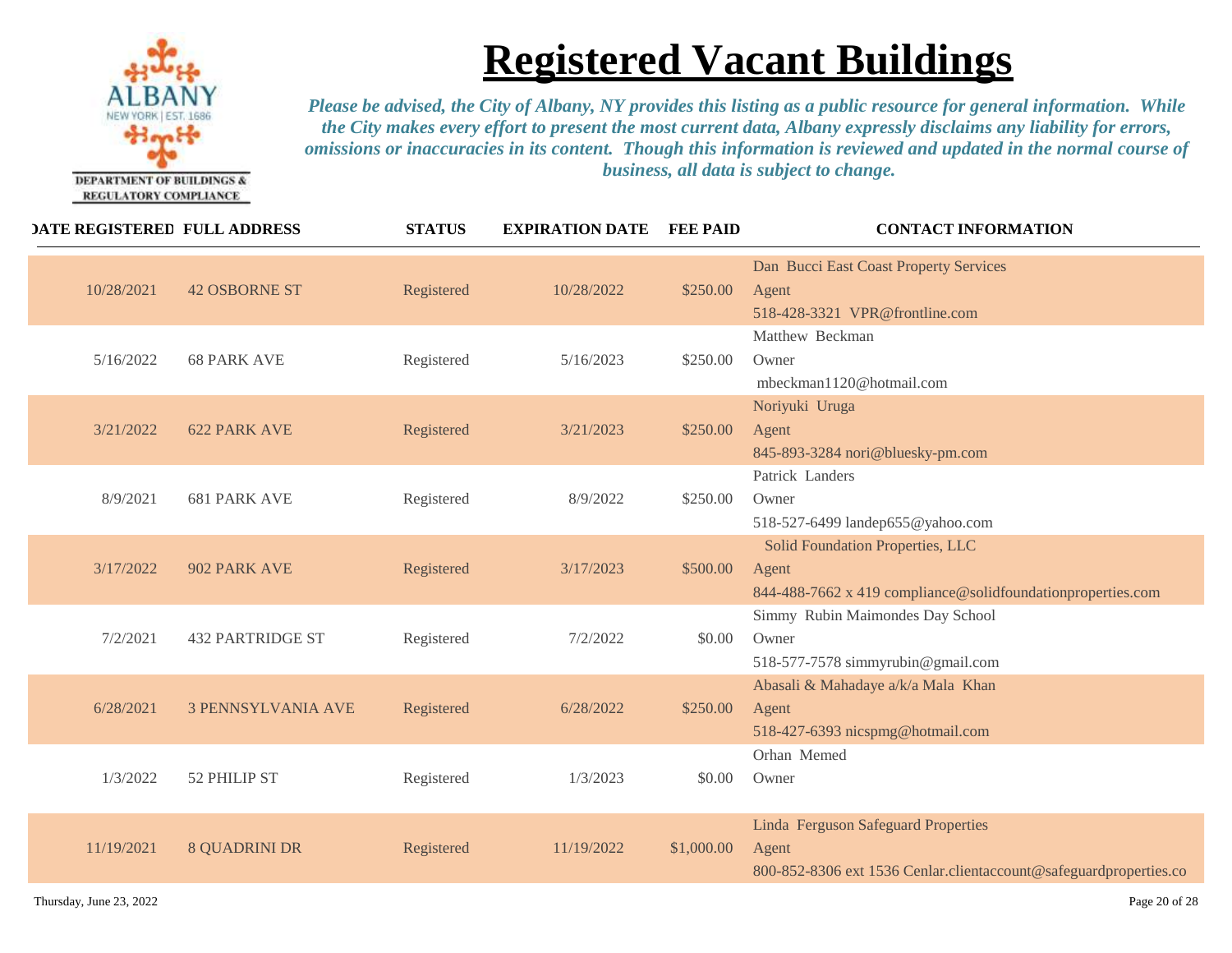

| <b>DATE REGISTERED FULL ADDRESS</b> |                    | <b>STATUS</b> | <b>EXPIRATION DATE</b> | <b>FEE PAID</b> | <b>CONTACT INFORMATION</b>                                                                |
|-------------------------------------|--------------------|---------------|------------------------|-----------------|-------------------------------------------------------------------------------------------|
| 8/30/2021                           | <b>6 QUAIL ST</b>  | Registered    | 8/30/2022              | \$250.00        | Wajid Ali Shah<br>Owner<br>732.447.6706 shahwajid@yahoo.com                               |
| 3/24/2022                           | <b>41 QUAIL ST</b> | Registered    | 3/24/2023              | \$250.00        | Christopher LaGray<br>Agent<br>cantloseconstruction@gmail.com                             |
| 6/10/2022                           | 135 QUAIL ST       | Registered    | 6/12/2023              | \$0.00          | Quail West LLC<br>Owner                                                                   |
| 4/12/2022                           | 89 ROSE CT         | Registered    | 4/12/2023              | \$250.00        | PHH Mortgage Corporation<br>Owner<br>888.820.6474 propertyregistration@ocwen.com          |
| 4/12/2022                           | 89 ROSE CT         | Registered    | 4/12/2023              | \$250.00        | PHH Mortgage Corporation<br>Owner<br>888.820.6474 propertyregistration@ocwen.com          |
| 8/26/2021                           | 319 S ALLEN ST     | Registered    | 8/26/2022              | \$0.00          | Michael Hipp 363 Ontario St LLC<br>Agent<br>518.708.6019 xt 203 mhipp@jankowcompanies.com |
| 2/1/2022                            | 9 S DOVE ST        | Registered    | 2/1/2023               | \$250.00        | 886 3rd Ave Troy NY LLC<br>Owner<br>850684-5488 relaxn850@gmail.com                       |
| 3/29/2022                           | 144 S HAWK ST      | Registered    | 3/29/2023              | \$250.00        | <b>Wells Fargo NA</b><br>Agent<br>877-617-5274 codeviolations@wellsfargo.com              |
| 12/20/2021                          | 321 S PEARL ST     | Registered    | 12/20/2022             | \$1,000.00      | David Golden<br>Agent<br>518-339-0770                                                     |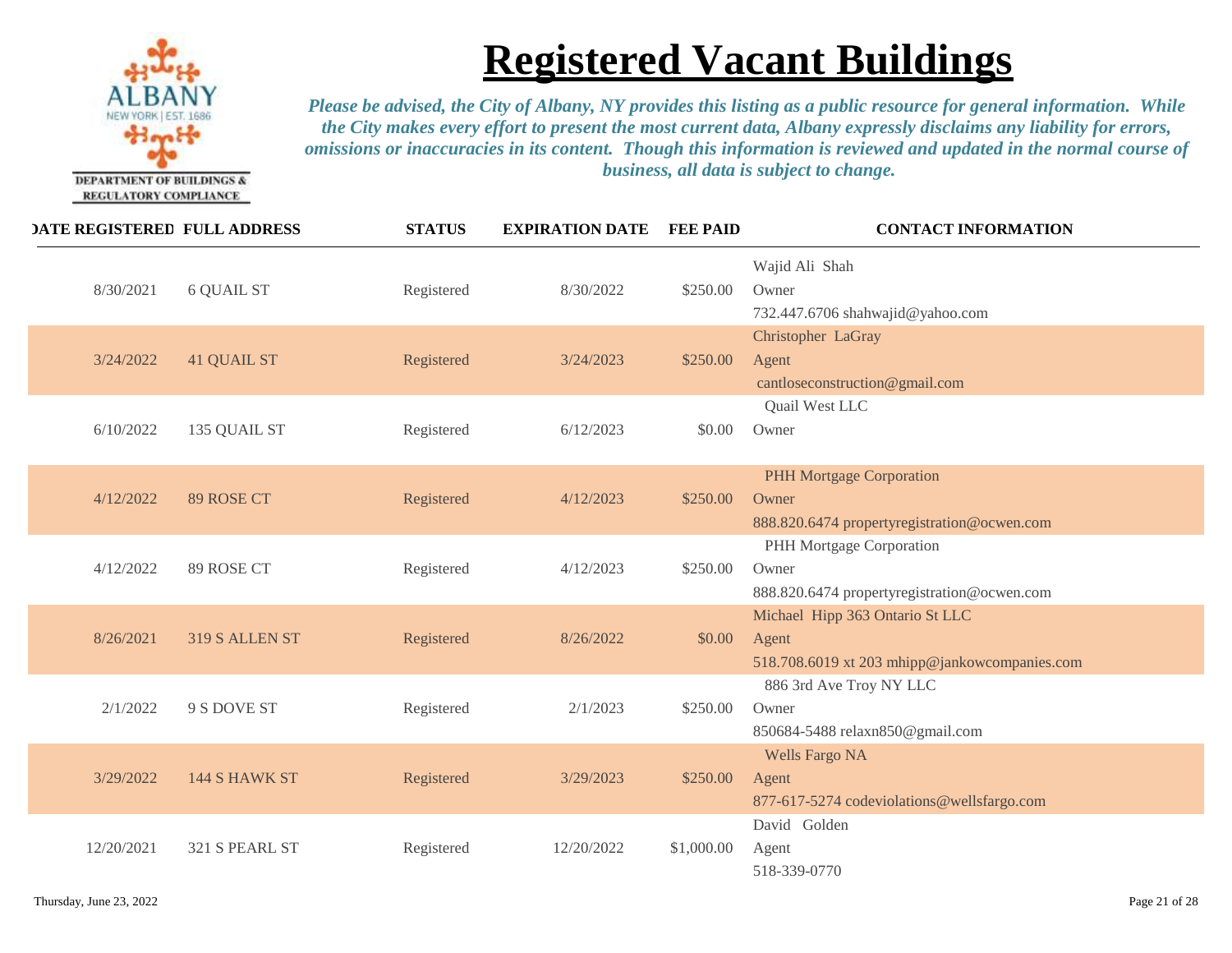

| <b>DATE REGISTERED FULL ADDRESS</b> |                | <b>STATUS</b> | <b>EXPIRATION DATE</b> | <b>FEE PAID</b> | <b>CONTACT INFORMATION</b>                                                                            |
|-------------------------------------|----------------|---------------|------------------------|-----------------|-------------------------------------------------------------------------------------------------------|
| 5/12/2022                           | 377 S PEARL ST | Registered    | 5/12/2023              | \$250.00        | Salman Zaid<br>Agent                                                                                  |
| 4/25/2022                           | 146 S SWAN ST  | Registered    | 4/25/2023              | \$0.00          | Dondre S Clarke<br>Agent                                                                              |
| 4/12/2022                           | 233 S SWAN ST  | Registered    | 4/12/2023              | \$250.00        | <b>Wells Fargo NA</b><br>Agent<br>877-617-5274 codeviolations@wellsfargo.com                          |
| 4/12/2022                           | 233 S SWAN ST  | Registered    | 4/12/2023              | \$250.00        | Wells Fargo NA<br>Agent<br>877-617-5274 codeviolations@wellsfargo.com                                 |
| 10/4/2021                           | 14 SARD RD     | Registered    | 10/4/2022              | \$500.00        | Innovative Tile and stone corp.<br>Agent                                                              |
| 8/10/2021                           | 191 SECOND AVE | Registered    | 8/10/2022              | \$0.00          | Steve Neal Safeguard Properties<br>Agent<br>800-852-8306 x4068 codecompliance@safeguardproperties.com |
| 11/19/2021                          | 227 SECOND AVE | Registered    | 11/19/2022             | \$250.00        | <b>Stephen E Winters</b><br>Owner                                                                     |
| 12/10/2021                          | 275 SECOND AVE | Registered    | 12/10/2022             | \$0.00          | <b>Basded Seepersad</b><br>Owner                                                                      |
| 4/21/2022                           | 21 SECOND ST   | Registered    | 4/21/2023              | \$250.00        | Tyler Roebuck<br>Agent<br>tyler.c.roebuck@gmail.com                                                   |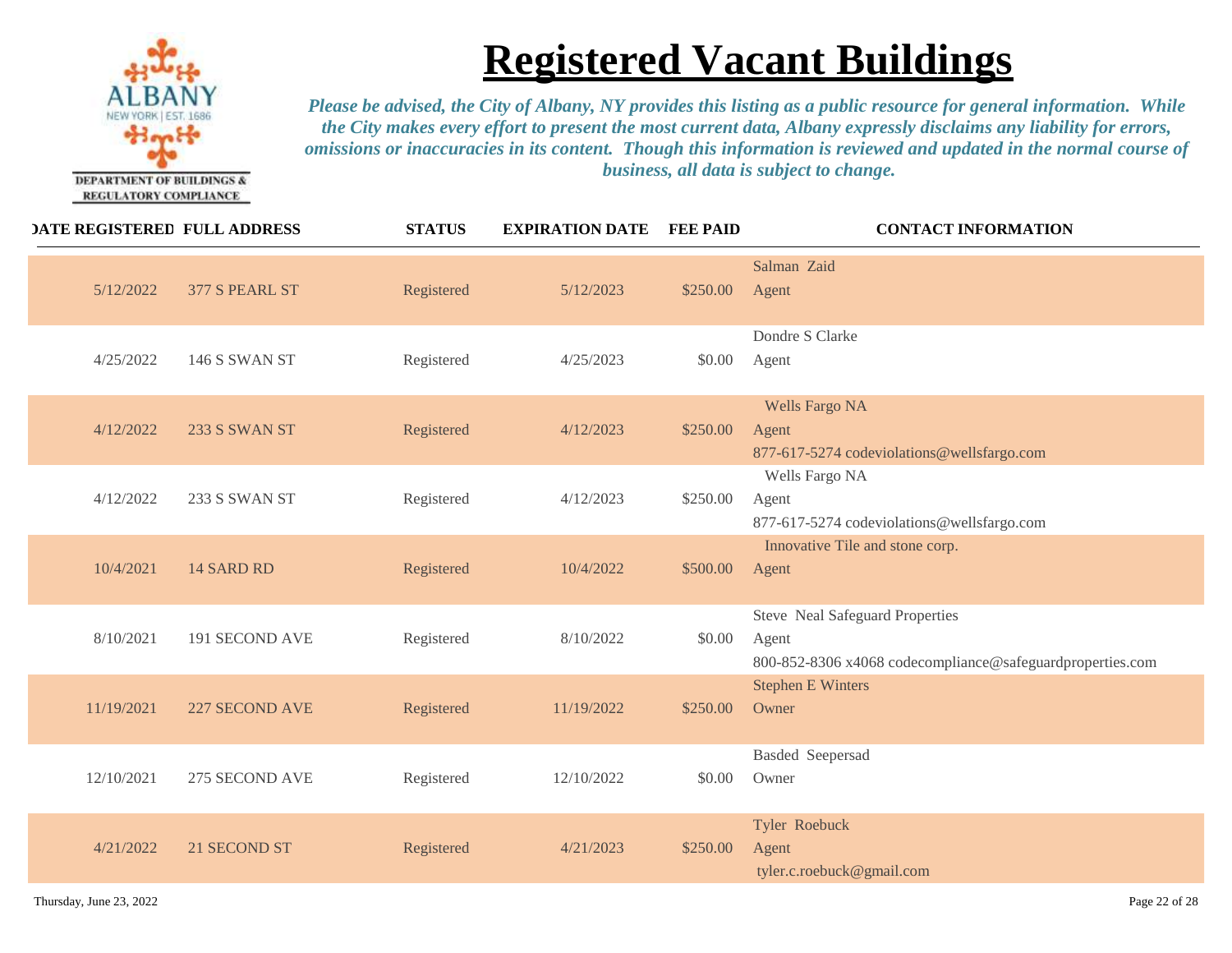

| <b>DATE REGISTERED FULL ADDRESS</b> |                        | <b>STATUS</b> | <b>EXPIRATION DATE</b> | <b>FEE PAID</b> | <b>CONTACT INFORMATION</b>                                                                                   |
|-------------------------------------|------------------------|---------------|------------------------|-----------------|--------------------------------------------------------------------------------------------------------------|
| 2/9/2022                            | 198 SECOND ST          | Registered    | 2/9/2023               | \$250.00        | Mike Soma<br>Agent<br>518410-8568 somma25@gmail.com                                                          |
| 8/10/2021                           | 316 SECOND ST          | Registered    | 8/10/2022              | \$0.00          | <b>Stanley Labissiere</b><br>Agent<br>718-496-3653                                                           |
| 8/16/2021                           | 389 SECOND ST          | Registered    | 8/16/2022              | \$250.00        | Lynne Kaiser McGovern Enterprises LLP<br>Agent<br>518.330.5680 lynnek100@aol.com                             |
| 5/18/2022                           | 477 SECOND ST          | Registered    | 5/18/2023              | \$250.00        | <b>ANDREW WALKER</b><br>Owner<br>732-763-7442 eclectichousing@gmail.com                                      |
| 1/4/2022                            | 508 SECOND ST          | Registered    | 1/4/2023               | \$500.00        | Key Bank<br>Owner                                                                                            |
| 9/2/2021                            | 511 SECOND ST          | Registered    | 9/2/2022               | \$0.00          | client services<br>Agent<br>877-847-8544                                                                     |
| 5/25/2022                           | 517 SECOND ST          | Registered    | 5/25/2023              | \$250.00        | Olgert Kupe<br>Agent<br>518.898.1874                                                                         |
| 7/30/2021                           | <b>135 SHAKER RD</b>   | Registered    | 7/30/2022              | \$250.00        | Mallory Szczesniak VANDERBILT MORTGAGE & FINANCE INC<br>Agent<br>865-380-3000 gspropertypreservation@vmf.com |
| 11/4/2021                           | <b>62 SHERIDAN AVE</b> | Registered    | 11/4/2022              | \$1,000.00      | Nam Do Choi First Upstate Business, Inc.<br>Owner<br>646642-7688 namdochoi@yahoo.com                         |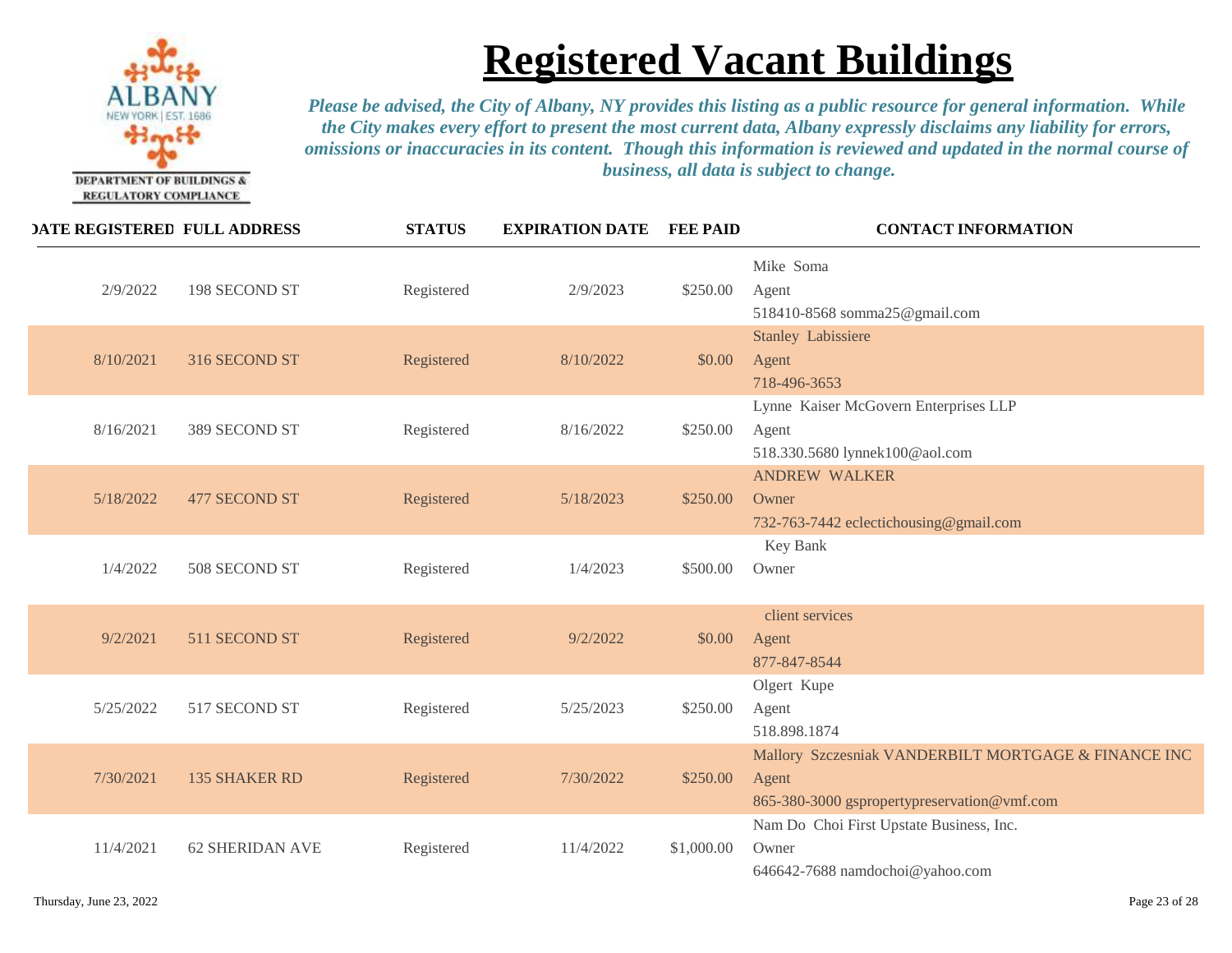

| <b>DATE REGISTERED FULL ADDRESS</b> |                         | <b>STATUS</b> | <b>EXPIRATION DATE</b> | <b>FEE PAID</b> | <b>CONTACT INFORMATION</b>                                                                                              |
|-------------------------------------|-------------------------|---------------|------------------------|-----------------|-------------------------------------------------------------------------------------------------------------------------|
| 10/7/2021                           | <b>269 SHERIDAN AVE</b> | Registered    | 10/7/2022              | \$250.00        | Sierra S Murray<br>Agent<br>518.364.5786                                                                                |
| 7/12/2021                           | 109 SHERMAN ST          | Registered    | 7/12/2022              | \$0.00          | George Blunt<br>Owner<br>347-891-4261 xiubinlin@live.com                                                                |
| 12/8/2021                           | <b>304 SHERMAN ST</b>   | Registered    | 12/8/2022              | \$250.00        | Derd Camovic<br>Agent                                                                                                   |
| 12/30/2021                          | 39 SLOAN ST             | Registered    | 12/30/2022             | \$250.00        | Shellpoint Mortgage Servicing<br>Owner<br>877.338.3791 propertyregistrations@broninc.com                                |
| 9/8/2021                            | <b>50 SOUTHERN BLVD</b> | Registered    | 9/8/2022               | \$500.00        | <b>Inovative Title and Stone</b><br>Agent<br>631-676-4222                                                               |
| 12/20/2021                          | 136 SPRING ST           | Registered    | 12/20/2022             | \$500.00        | Attn: Legal JPMorgan Chase & Co. D/B/A JPMorgan Chase Home<br>Owner<br>877-496-3138 cpc.property.registration@chase.com |
| 8/10/2021                           | 220 SPRUCE ST           | Registered    | 8/10/2022              | \$250.00        | Shante Simpson<br>Agent<br>646-465-3324                                                                                 |
| 3/1/2022                            | 359 STATE ST            | Registered    | 3/1/2023               | \$250.00        | Tyler Dahlin Hudson Capital Properties<br>Agent<br>518240-1410 office@hcpalbany.com                                     |
| 10/12/2021                          | <b>20 SWINTON ST</b>    | Registered    | 10/12/2022             | \$150.00        | George C & Melissa Lluliz Singletary<br>Owner<br>929.271.7610 Melissa singletary_g@msn.com                              |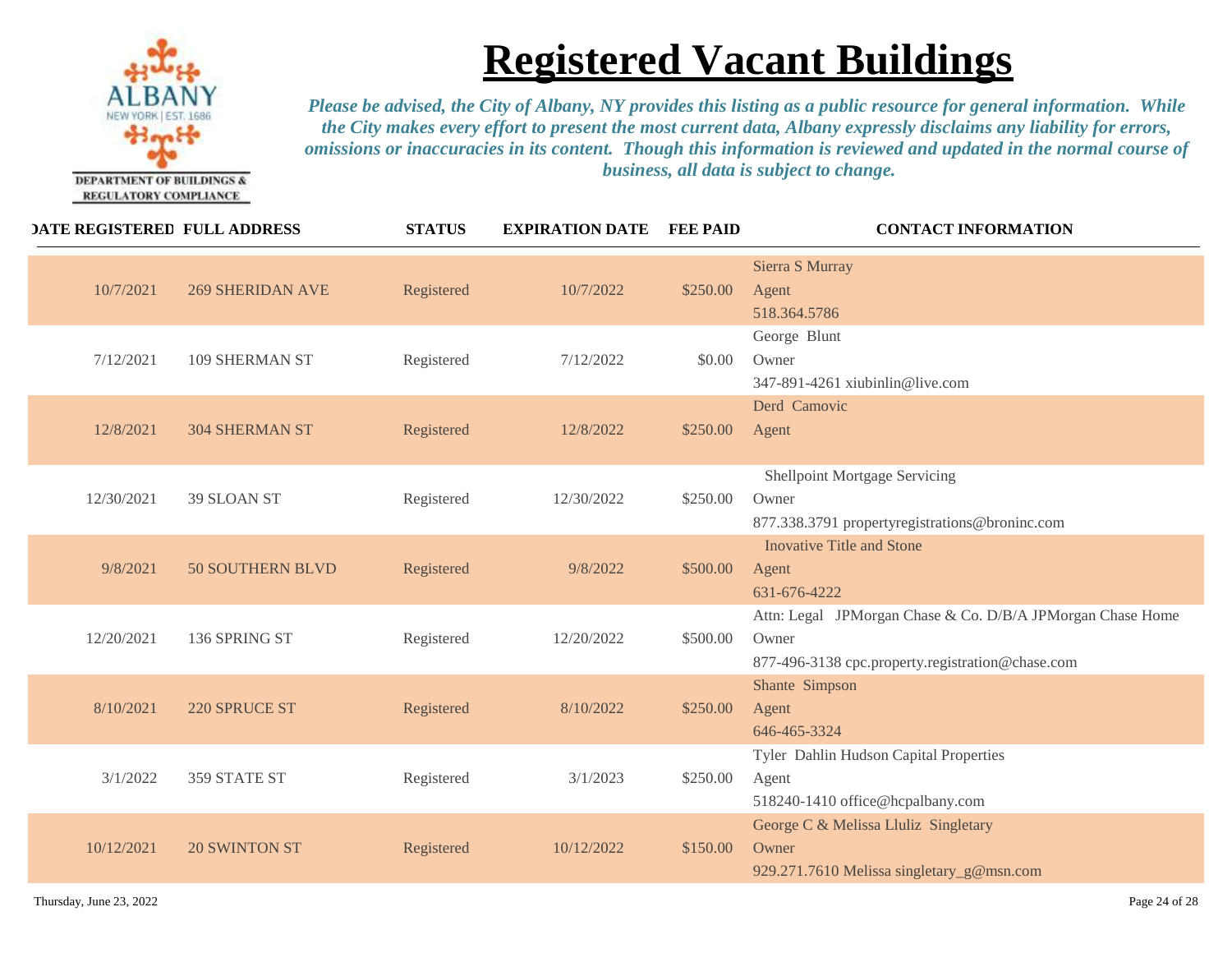

| <b>DATE REGISTERED FULL ADDRESS</b> |                      | <b>STATUS</b> | <b>EXPIRATION DATE</b> | <b>FEE PAID</b> | <b>CONTACT INFORMATION</b>                                                                                   |
|-------------------------------------|----------------------|---------------|------------------------|-----------------|--------------------------------------------------------------------------------------------------------------|
| 9/10/2021                           | 119 THIRD AVE        | Registered    | 9/10/2022              | \$0.00          | Willie Jones One Mortgage Way Mt Laurel NJ<br>Owner                                                          |
| 8/2/2021                            | <b>167 THIRD AVE</b> | Registered    | 8/2/2022               | \$250.00        | <b>Internal Field Services</b><br>Agent<br>405-426-1193 field.services@midfirst.com                          |
| 7/30/2021                           | 167 THIRD AVE        | Registered    | 7/30/2022              | \$250.00        | Erik Kenner Midfirst Bank<br>Agent<br>405-426-1280 vpo.compliance@midfirst.com                               |
| 3/23/2022                           | 268 THIRD ST         | Registered    | 3/23/2023              | \$250.00        | 268 Third Street Albany, LLC<br>Agent<br>ernestwilsonesq@aol.com                                             |
| 5/6/2022                            | 298 THIRD ST         | Registered    | 5/8/2023               | \$0.00          | A&T Renovations of NY LLC<br>Agent<br>atrenovationsnyny@gmail.com                                            |
| 9/3/2021                            | 310 THIRD ST         | Registered    | 9/3/2022               | \$0.00          | Lisa Crompton Petruzzelli Albany Community Land Trust<br>Agent<br>518-426-1296 x 418 lcrompton@albanyclt.com |
| 4/5/2022                            | 412 THIRD ST         | Registered    | 4/5/2023               | \$0.00          | Rene Green<br>Owner<br>347-421-2613 greenr170@gmail.com                                                      |
| 10/26/2021                          | <b>477 THIRD ST</b>  | Registered    | 10/26/2022             | \$250.00        | Mirsilda Kupe<br>Owner<br>518.334.5504                                                                       |
| 2/16/2022                           | 598 THIRD ST         | Registered    | 2/16/2023              | \$0.00          | 598 Third St LLC<br>Owner<br>518-414-8145 jwhite@jawhousing.com                                              |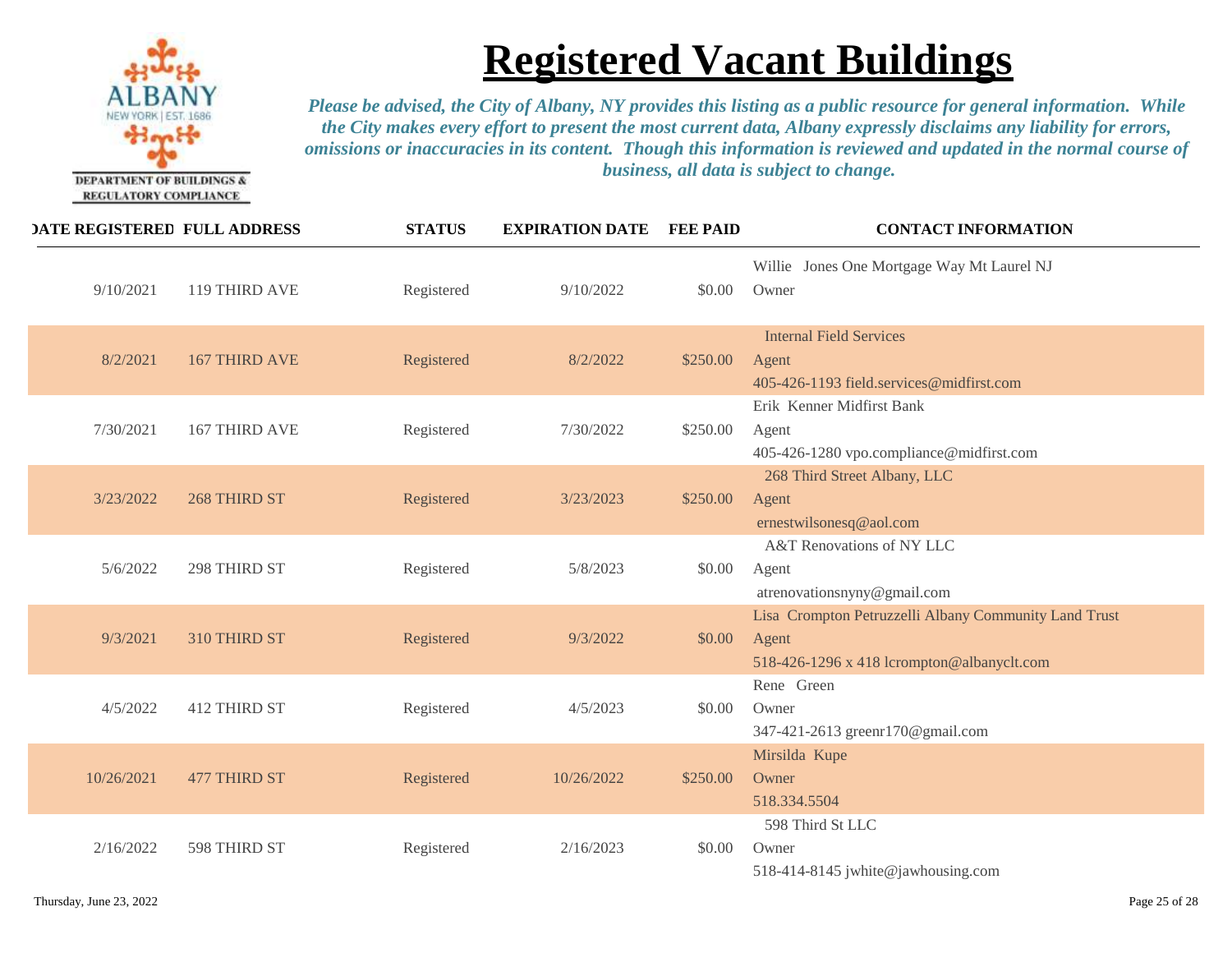

| <b>DATE REGISTERED FULL ADDRESS</b> |                          | <b>STATUS</b> | <b>EXPIRATION DATE</b> | <b>FEE PAID</b> | <b>CONTACT INFORMATION</b>                                                                                 |
|-------------------------------------|--------------------------|---------------|------------------------|-----------------|------------------------------------------------------------------------------------------------------------|
| 3/31/2022                           | 610 THIRD ST             | Registered    | 3/31/2023              | \$250.00        | Kooffreh Bassey Kooffreh<br>Owner<br>978601-2022 zaa404@aol.com                                            |
| 3/18/2022                           | 611 THIRD ST             | Registered    | 3/20/2023              | \$250.00        | Joy Chowdhury Dream Property NY LLC<br>Agent<br>347-837-6354 joywithnys@gmail.com                          |
| 4/12/2022                           | <b>693 THIRD ST</b>      | Registered    | 4/12/2023              | \$250.00        | <b>Steve Neal Safeguard Properties</b><br>Agent<br>800-852-8306 x4068 cardsupport@safeguardproperties.com  |
| 4/12/2022                           | 693 THIRD ST             | Registered    | 4/12/2023              | \$250.00        | <b>Steve Neal Safeguard Properties</b><br>Agent<br>800-852-8306 x4068 cardsupport@safeguardproperties.com  |
| 2/28/2022                           | <b>5 THORNTON ST</b>     | Registered    | 2/28/2023              | \$0.00          | <b>STEVE PIERRE</b><br>Agent<br>347.278.0603 tibsisland@gmail.com                                          |
| 2/18/2022                           | <b>105 THORNTON ST</b>   | Registered    | 2/20/2023              | \$500.00        | Rube Chavarria Safeguard - Code Compliance<br>Agent<br>800.852.8306 codecompliance@safeguardproperties.com |
| 1/26/2022                           | TIVOLI ST aka 9 Manor St | Registered    | 1/26/2023              | \$500.00        | NIPPER APARTMENTS, LLC,<br>Owner                                                                           |
| 3/28/2022                           | 524 W LAWRENCE ST        | Registered    | 3/28/2023              | \$0.00          | FALAN JORGE SUPPLEMENTAL NEEDS<br>Agent<br>trey@treysmithlaw.com                                           |
| 3/17/2022                           | <b>13 WALTER ST</b>      | Registered    | 3/17/2023              | \$250.00        | <b>KENNETH March</b><br>Owner                                                                              |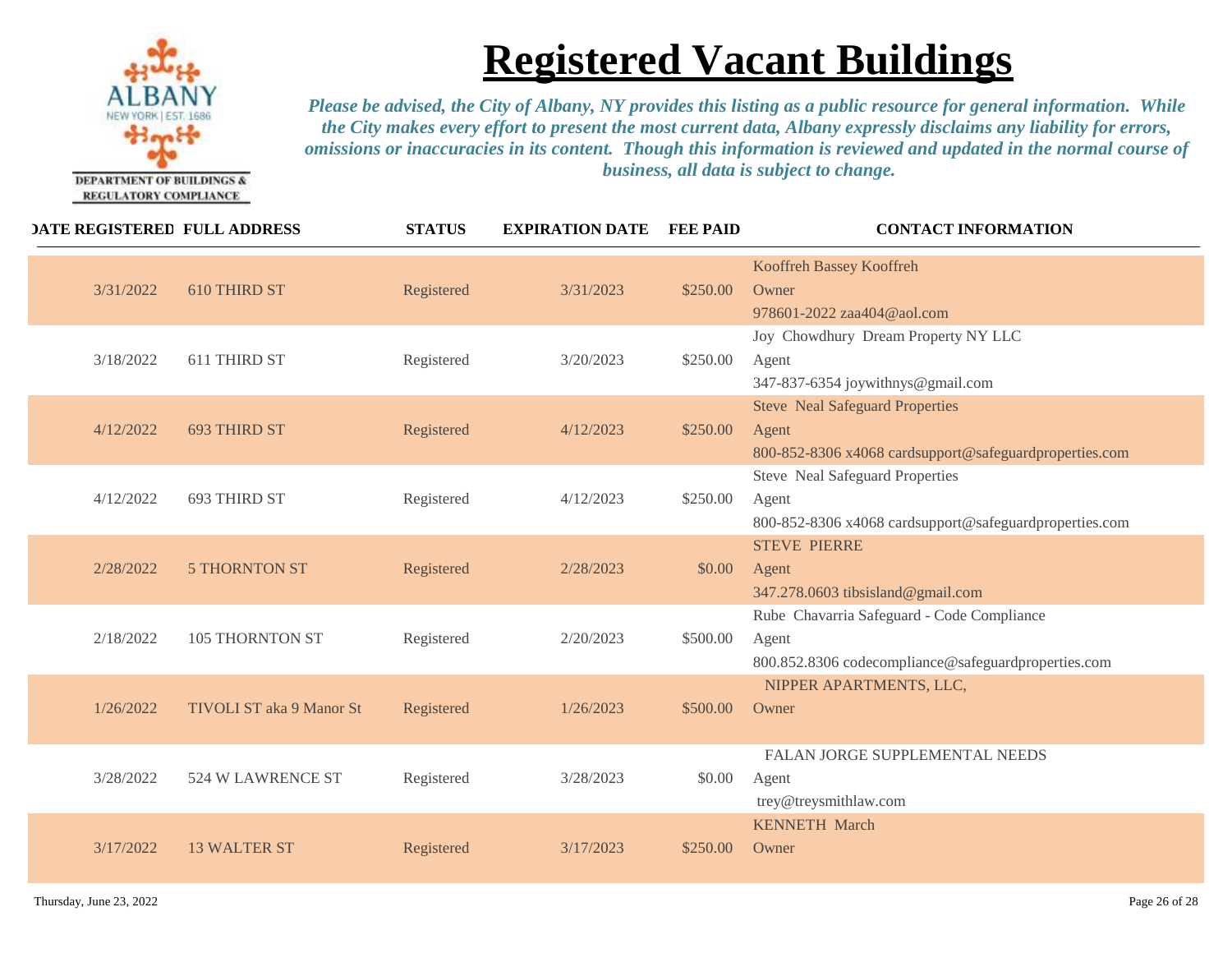

| <b>DATE REGISTERED FULL ADDRESS</b> |                          | <b>STATUS</b> | <b>EXPIRATION DATE</b> | <b>FEE PAID</b> | <b>CONTACT INFORMATION</b>                                                        |
|-------------------------------------|--------------------------|---------------|------------------------|-----------------|-----------------------------------------------------------------------------------|
| 5/24/2022                           | 50 WALTER ST             | Registered    | 5/24/2023              | \$500.00        | Mortgage Contracting Services, LLC<br>Agent<br>813-387-1100 prsrequest@mcs360.com |
| 5/12/2022                           | 709 WASHINGTON AVE       | Registered    | 5/12/2023              | \$250.00        | <b>Richard Yan Santos</b><br>Agent<br>richardyansantos@yahoo.com                  |
| 3/1/2022                            | <b>18 WATERVLIET AVE</b> | Registered    | 3/1/2023               | \$0.00          | Wilfredo Monroy<br>Owner<br>willysfaith@live.com                                  |
| 7/1/2021                            | <b>68 WATERVLIET AVE</b> | Registered    | 7/1/2022               | \$250.00        | <b>ANDREW WALKER</b><br>Owner<br>732-763-7442 eclectichousing@gmail.com           |
| 10/6/2021                           | 13 WEST ST               | Registered    | 10/6/2022              | \$1,000.00      | Gomez Guillermo Dakota Prorerty Preservation & home improvement<br>Agent          |
| 8/11/2021                           | <b>481 WESTERN AVE</b>   | Registered    | 8/11/2022              | \$0.00          | <b>Xome Field Services</b><br>Agent<br>800-468-1743 xfsvpr@xome.com               |
| 6/1/2022                            | 545 WESTERN AVE          | Registered    | 6/1/2023               | \$500.00        | Guardian<br>Agent<br>888-872-9094 barnesnotary@gmail.com                          |
| 2/14/2022                           | 278 WHITEHALL RD         | Registered    | 2/14/2023              | \$0.00          | Rashawn King<br>Owner<br>518-379-6104 rashawn.king@cs.ny.gov                      |
| 9/24/2021                           | <b>32 WINTHROP AVE</b>   | Registered    | 9/24/2022              | \$0.00          | Kliton Kita<br>Owner<br>518.488.4726 liddykita@yahoo.com                          |